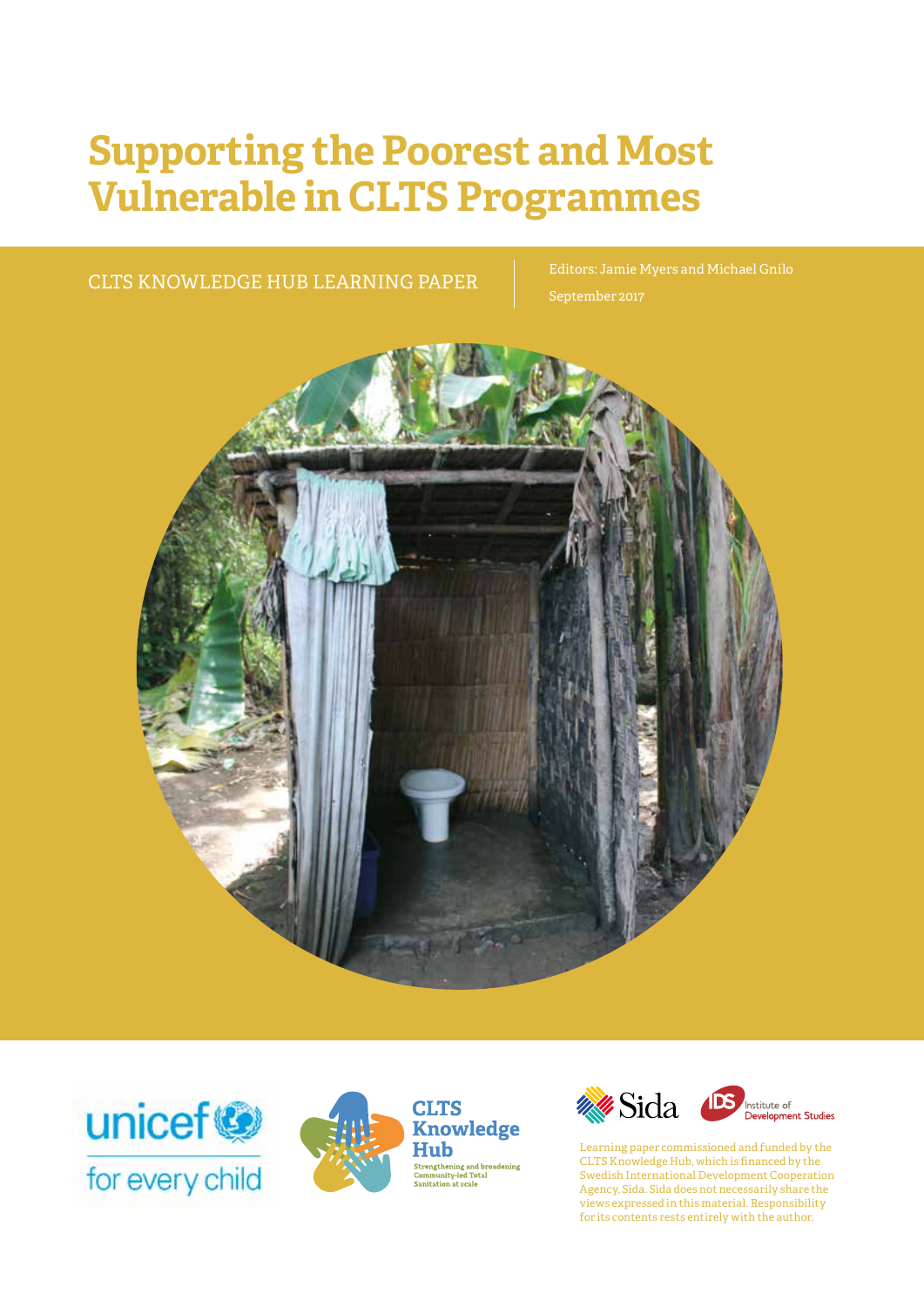# **Contents**

| 1. |      |  |                                                                    |  |  |  |
|----|------|--|--------------------------------------------------------------------|--|--|--|
|    |      |  |                                                                    |  |  |  |
| 2. |      |  |                                                                    |  |  |  |
|    | 2.1. |  |                                                                    |  |  |  |
|    | 2.2. |  |                                                                    |  |  |  |
|    | 2.3. |  | Sequencing of Support Mechanisms: Optimising and Adding to CLTS 11 |  |  |  |
|    | 2.4. |  |                                                                    |  |  |  |
|    | 2.5. |  |                                                                    |  |  |  |
| 3. |      |  |                                                                    |  |  |  |
|    | 3.1. |  |                                                                    |  |  |  |
|    | 3.2. |  |                                                                    |  |  |  |
|    | 4.   |  |                                                                    |  |  |  |
|    | 5.   |  |                                                                    |  |  |  |
| 6. |      |  |                                                                    |  |  |  |
|    |      |  |                                                                    |  |  |  |
|    |      |  |                                                                    |  |  |  |

This workshop report was compiled and edited by Jamie Myers, CLTS Knowledge Hub, Institute of Development Studies and Michael Gnilo, UNICEF. The writing of the report took place throughout the workshop in a participatory manner, with participants taking the lead on different topics. Contributions have been made by Alex Grumbly, Andrew Robinson, Chander Badloe, Clement Bisserbe, Elmira Bacatan, Gabrielle Halcrow, Hang Hybunna, Hanh Nguyen, Jamie Myers, Janina Murta, Jeff Albert, Louise Maule, Michael Gnilo, Robert Chambers, Rolando Santiago, Sarah House, Stacey Townsend, Sudha Shrestha and Sue Cavill. It expresses a variety of different views and does not necessarily reflect the opinion of each individual or their respective organisations.

Front Page Image: Toilet built by disabled man and family in a village outside Tacloban, Philippines. *Credit: Jamie Myers*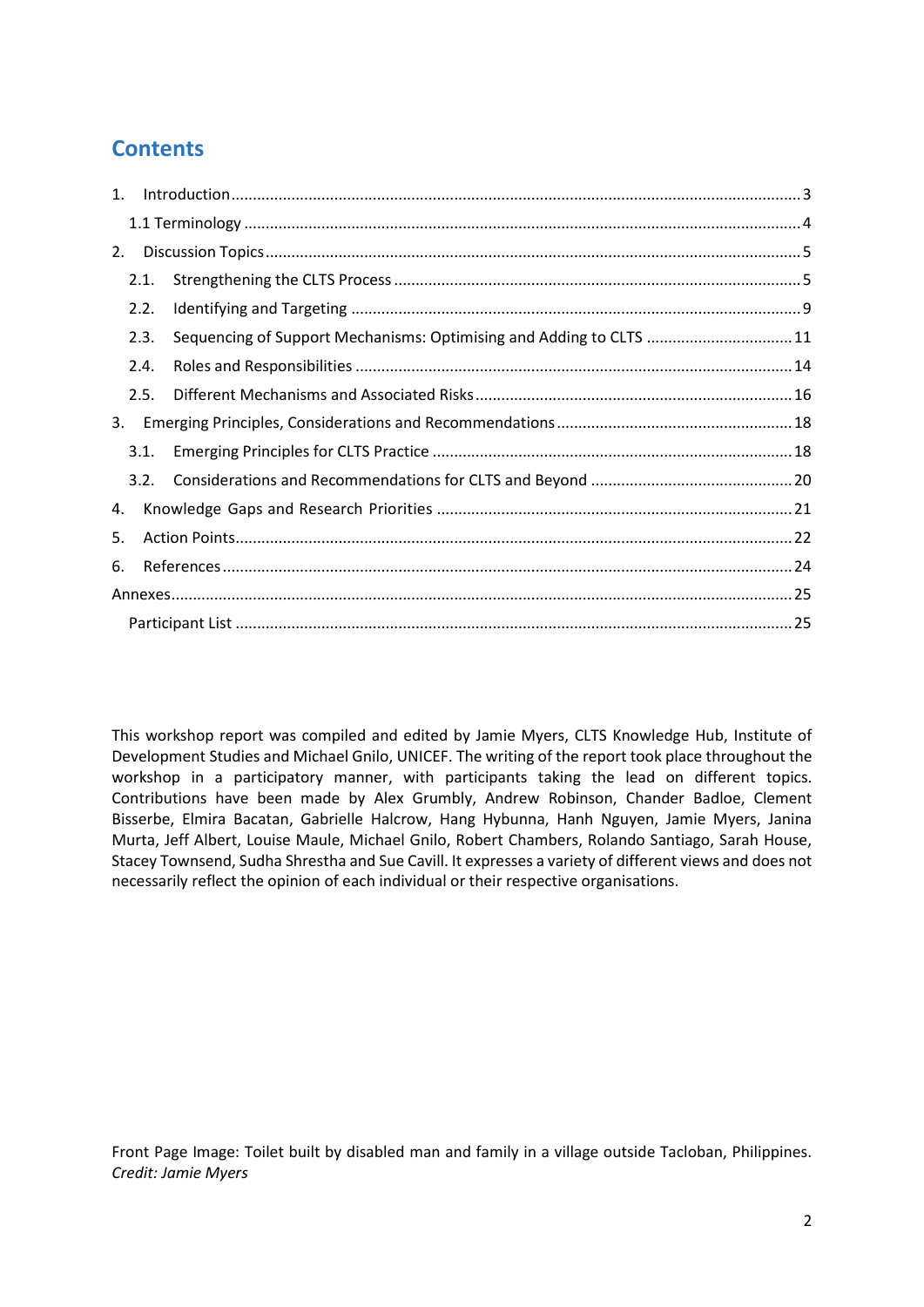# **1. Introduction**

Since the development of Community-Led Total Sanitation (CLTS) almost 20 years ago, it has spread to over 60 countries and resulted in millions of people across the world living in open defecation free (ODF) communities. The approach was a departure from subsidy-driven sanitation programming, which often led to uneven construction and only partial use; however, since the implementation of CLTS at scale, a number of challenges have appeared. Emerging evidence is suggesting a need to better support those least able to provide accessible, sustainable and hygienic sanitation facilities for themselves.

Taking this into consideration, the CLTS Knowledge Hub, based at the Institute of Development Studies, and UNICEF convened a workshop looking at ways to support the poorest and most vulnerable in the Asia region. From the 24<sup>th</sup>–28<sup>th</sup> May 2017, participants with experience of working across the Asian continent met in Tagaytay, Philippines.

#### **Why Now? Why Asia-focused?**

The Sustainable Development Goals state that we must, 'By 2030, achieve access to adequate and equitable sanitation and hygiene for all and end open defecation, paying special attention to the needs of women and girls and those in vulnerable situations.' This global agreement commits us to leave no one behind.

Sustainability studies have shown that slippage is a serious risk and that it is most likely amongst those least able to build and maintain sanitation facilities by themselves (Cavill et al., 2015).

As CLTS has scaled up, implementation has spread to communities that do not meet the favourable conditions listed in the CLTS Handbook (Kar with Chambers, 2008). Challenges faced include:

- Challenging environments: high water tables, coastal communities, rocky or sandy soils, and areas prone to flooding.
- Social challenges: heterogeneous, multi-caste, -faith, -class communities; conflicted communities with low social capital.
- Institutional challenges: human resources are not always strong enough to facilitate a sufficient standard for CLTS pre-triggering, triggering and follow-up to achieve sustainable sanitation outcomes for all at scale.

Under these unfavourable conditions, and even in more favourable conditions, we cannot assume spontaneous intra-community support is happening or that available community resources are always sufficient to overcome sanitation challenges.

Why focus on Asia? National sanitation policies, especially in certain Asian countries, set high standards for latrines that are often very difficult for the least able to afford and build themselves. This means maintenance and emptying services are also likely to be required with additional associated costs. Although the workshop and the experiences drawn upon focused on Asia, the principles, considerations and recommendations are applicable for programmes in Africa and other parts of the world.

Over the course of five days, participants shared lessons from existing experience and examined the opportunities and trade-offs of different approaches to supporting those most in need. The discussion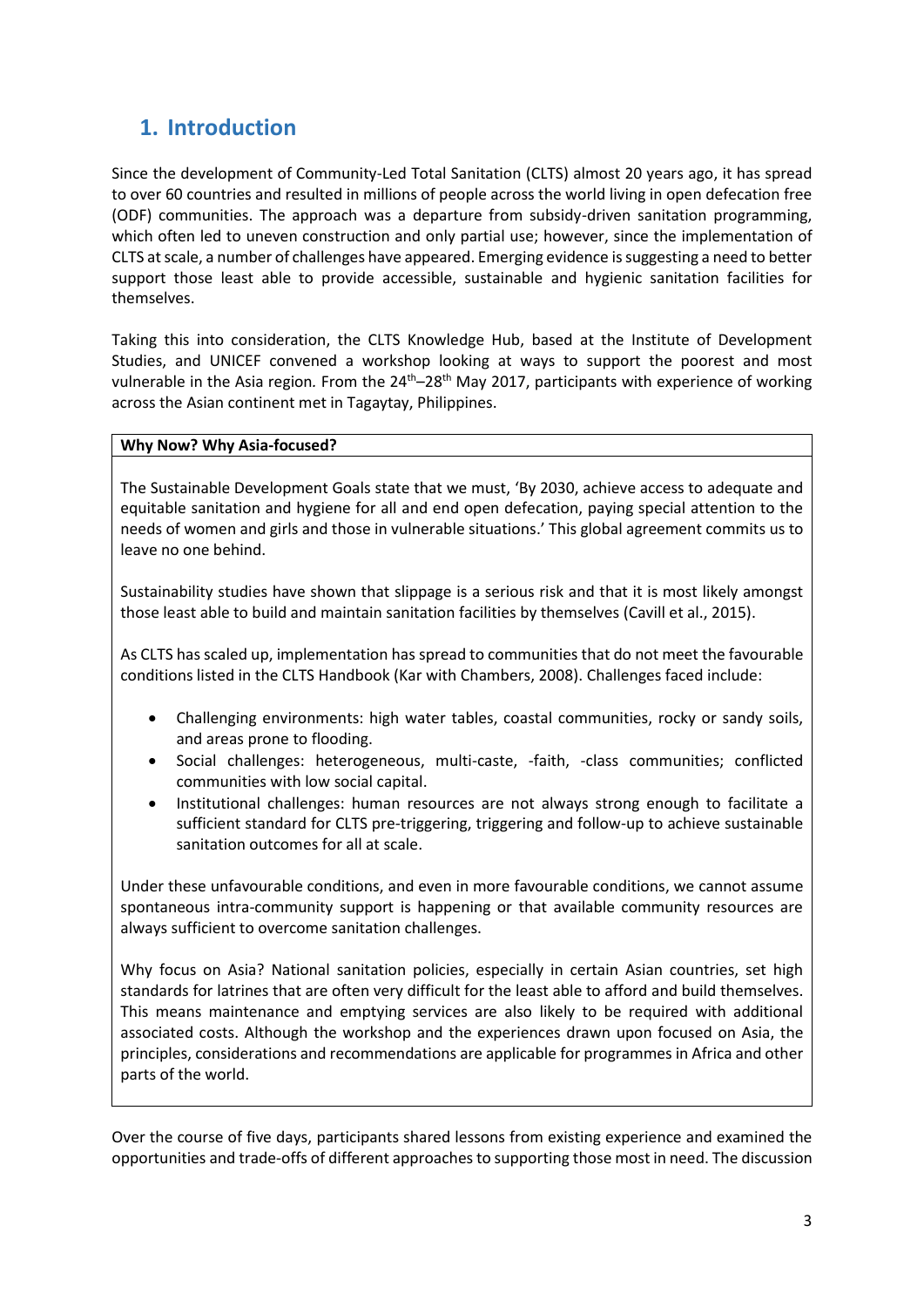focused mainly on ways to strengthen existing CLTS programmes and to better facilitate intercommunity support, as well as ways to introduce support mechanisms from outside the community.

# 1.1 Terminology

#### **The Least Able**

In the workshop title, the term 'poorest and most vulnerable' was used. As the workshop progressed, however, it was felt that using the term 'least able to provide sustainable and accessible sanitation for themselves' was more appropriate, since those who are poorest and most vulnerable are not necessarily those struggling to build and maintain toilets.

This term is also problematic, however, especially when shortened to the 'least able'. It was agreed that non-WASH actors with more specialised knowledge would be contacted for their views. A number of disability organisations were approached and responded.

The issue with the term 'least able' is that it focuses on what people are unable to do, rather than what they can do. It also implies a hierarchy among the able and least able that could unintentionally separate the least able from the rest of society, potentially reinforcing the misconception that these people are helpless and must have assistance, as in the charity model of disability/inclusion.

Nevertheless, it is important to note that inclusivity should not be restricted to those with disabilities, as they may not be the least able to provide themselves with safe and sustainable sanitation.

When deciding on preferred terminology, it was highlighted that terms should be country-, contextand language-specific, involving consultation with groups of people to be defined in order to put the person first (House et al., 2017a and b).

This warrants further discussion and consultation, therefore, with a range of different organisations. For this report, we have decided to use the term 'least able' in the context of the longer definition stated above. Moving forward, another term will likely be needed.

#### **Support**

'Support' is used as opposed to 'subsidy' in order to include a wider range of options, such as technical guidance/assistance, and facilitating access to land/space/communal resources. It was felt that the term 'support' was much broader than 'subsidy', which is often equated with external financial or material support with little community involvement.

Though not definitive, there are two broad categories of support:

- 1. *Facilitating and strengthening intra-community support*, including free manual labour; technical support from skilled workers; collection and provision of purchased materials; loans or grants from communal savings, savings groups or wealthier individuals; mobilisation of cash or material donations; and negotiating permission to use space.
- 2. *Support provided from outside*, such as contracted service providers; vouchers; consumer/supplier rebates; conditional cash transfers; and subsidised credit or subsidised transport costs.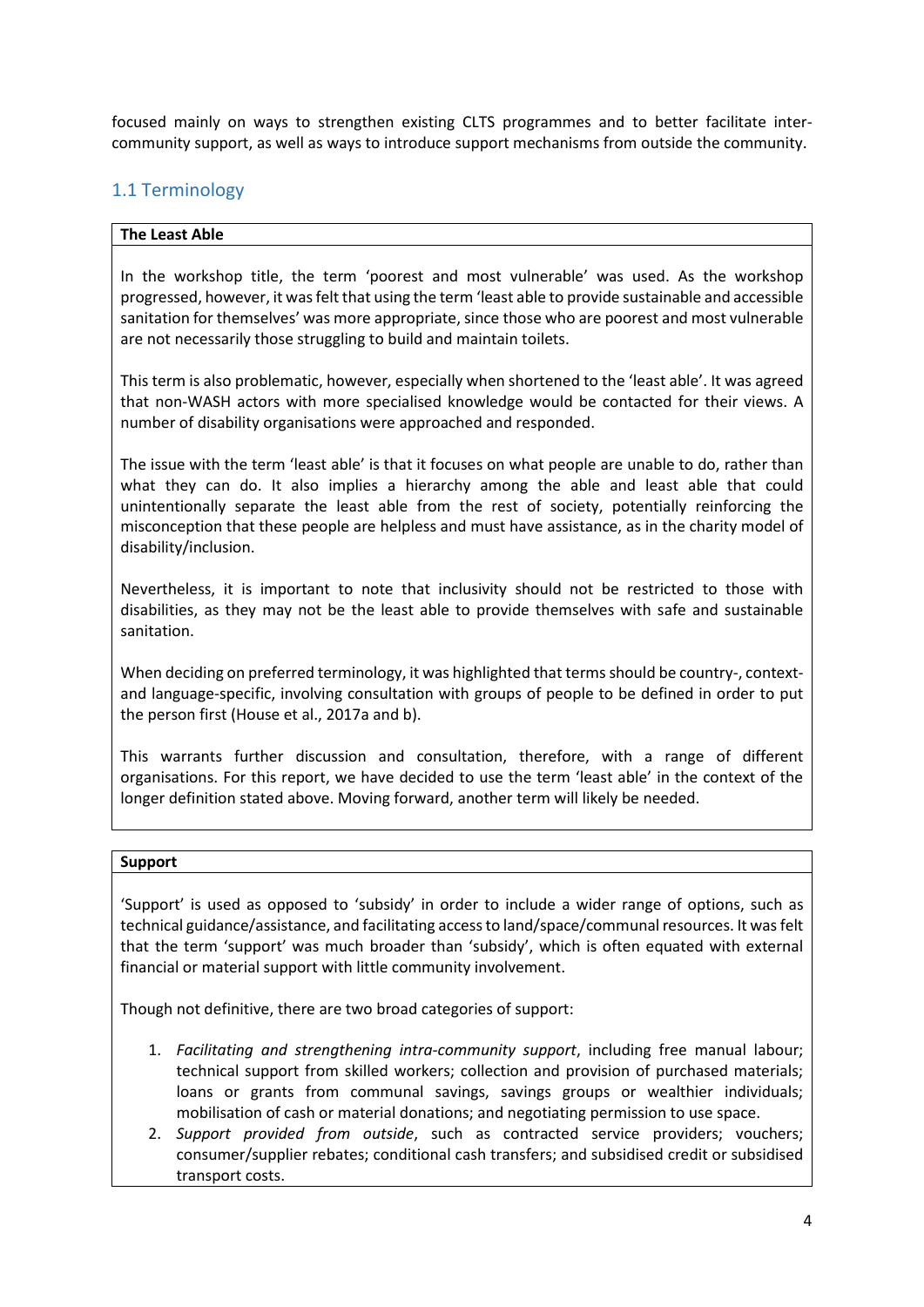This report documents the workshop discussions while identifying some emerging principles, research priorities and next steps. What is written here is not exhaustive or definitive; rather, it is the beginning of a longer process of enquiry and engagement for the CLTS Knowledge Hub, UNICEF and other interested sector partners.

# **2. Discussion Topics**

# 2.1. Strengthening the CLTS Process

In many cases, supporting the least able will involve optimising the CLTS process by ensuring the quality of community outreach, engagement and mobilisation practices. This may include:

- Actively seeking people and groups who may be disadvantaged/vulnerable/excluded and ensuring their participation at each stage of the CLTS process.
- Purposefully listening to and acting upon the voices of people who may be disadvantaged/vulnerable/excluded throughout a sanitation programme.

Below are suggestions on how to strengthen the process and make it more inclusive, organised according to CLTS stages and topics that cut across whole programmes.

**The Enabling Environment:** conditions needed for programmes to reach all

Practical Suggestions:

- Strengthen national strategies, guidelines and training guides to include/strengthen equity and inclusion (E&I). Alternatively, develop additional guidelines to complement existing ones.
- Be aware of and use different opportunities for introducing E&I in national campaigns and other advocacy efforts.
- Make links with non-WASH organisations/groups that represent disadvantaged groups or have successfully engaged the hardest to reach in the design of programmes at multiple stages, in order to seek advice and support. This could include organisations such as those specialising in social protection, disability, refugees or the deliberately marginalised.
- Decide on optimal community size to facilitate considerations of E&I while triggering; however, note that this is likely to be highly contextual and may differ from region to region.
- Awareness and capacity development is required at every level, from Natural Leaders and CLTS facilitators to government and development partner staff.
- Strengthen the enabling environment for E&I for all rural sanitation approaches; i.e., conduct sanitation marketing.

#### Concerns:

- Strategies and guidelines often remain unread and unused.
- There is a risk of token involvement from organisations that specialise in particular issues.
- CLTS may not result in safely managed sanitation for all, particularly in challenging contexts; hence, a combination of approaches may be needed.

Examples:

 In Cambodia, the Ministry of Rural Development published a National Guideline on WASH for Persons with Disabilities and Older People (Cambodian Ministry of Rural Development, 2016).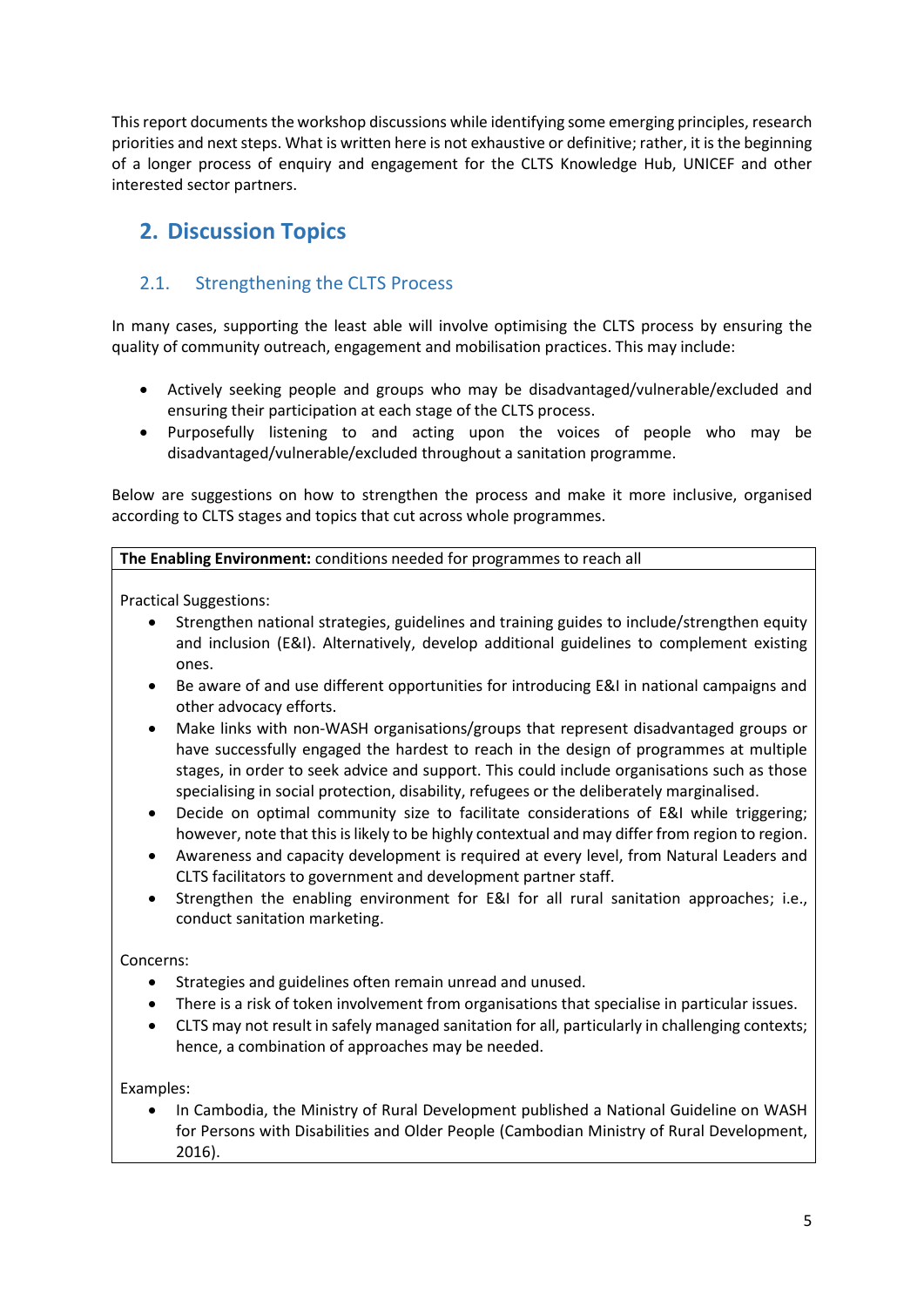- In Nepal, the National Sanitation and Hygiene Master Plan makes specific reference to the ultra-poor (Government of Nepal, 2011).
- WaterAid Timor-Leste linked with and set-up referral systems to Disable Peoples' Organisations to support programming and communities. This is illustrated in a video, '*Empowering People with Disabilities in Timor-Leste'*, which shows staff members in their own workforce and partners' with disabilities, as well as people living with disabilities in communities (WaterAid, 2017).
- The Global Sanitation Fund's (GSF's) Equality and Non-Discrimination study indicated that capacity building is needed for all government and implementing organisational staff, as well as Natural Leaders (House et al., 2017a and b).

**Monitoring, Evaluation, Learning (MEL):** helping ensure programmes reach and support those most in need effectively.

Practical Suggestions:

- Conduct formative research on specific E&I issues, such as disability, gender, and social inclusion within the government, and feed back to village and district leadership.
- Incorporate E&I in databases, regularly collecting and analysing the data, making them publicly available, especially to relevant groups.
- Model/Test E&I modifications in areas where programmes have demonstrated effective learning and changing.
- Seek and document positive results of local E&I practice within communities. Where these are found, ensure there are opportunities for horizontal learning. Ensure people who are disadvantaged are involved, ideally undertaking the learning as well being given the opportunity to share their experiences.
- Add E&I indicators into organisational and national verification processes.

Concerns:

- There are benefits to keeping things simple. It is important to consider the trade-offs of having too many indicators.
- There is a risk of non-use of complex data and database systems.

Examples:

- SNV, in partnership with the Governments of Nepal and Bhutan, investigated barriers to uptake including disability, gender and poverty (Halcrow et al., 2014)
- SNV have conducted learning events and held online discussion groups on reaching the last mile and achieving total coverage and usage (Murta, 2017).
- SNV Nepal share findings from formative research with community level WASH committees and discuss how it can be used, making recommendations for district strategies.

#### **Pre-Implementation/Pre-triggering**

Practical Suggestions:

- Conduct situational analysis on vulnerability, exclusion, poverty issues in different areas and understanding exclusion issues.
- Involve government/district in preparatory work on E&I in terms of prevalent issues in the area and what to look out for.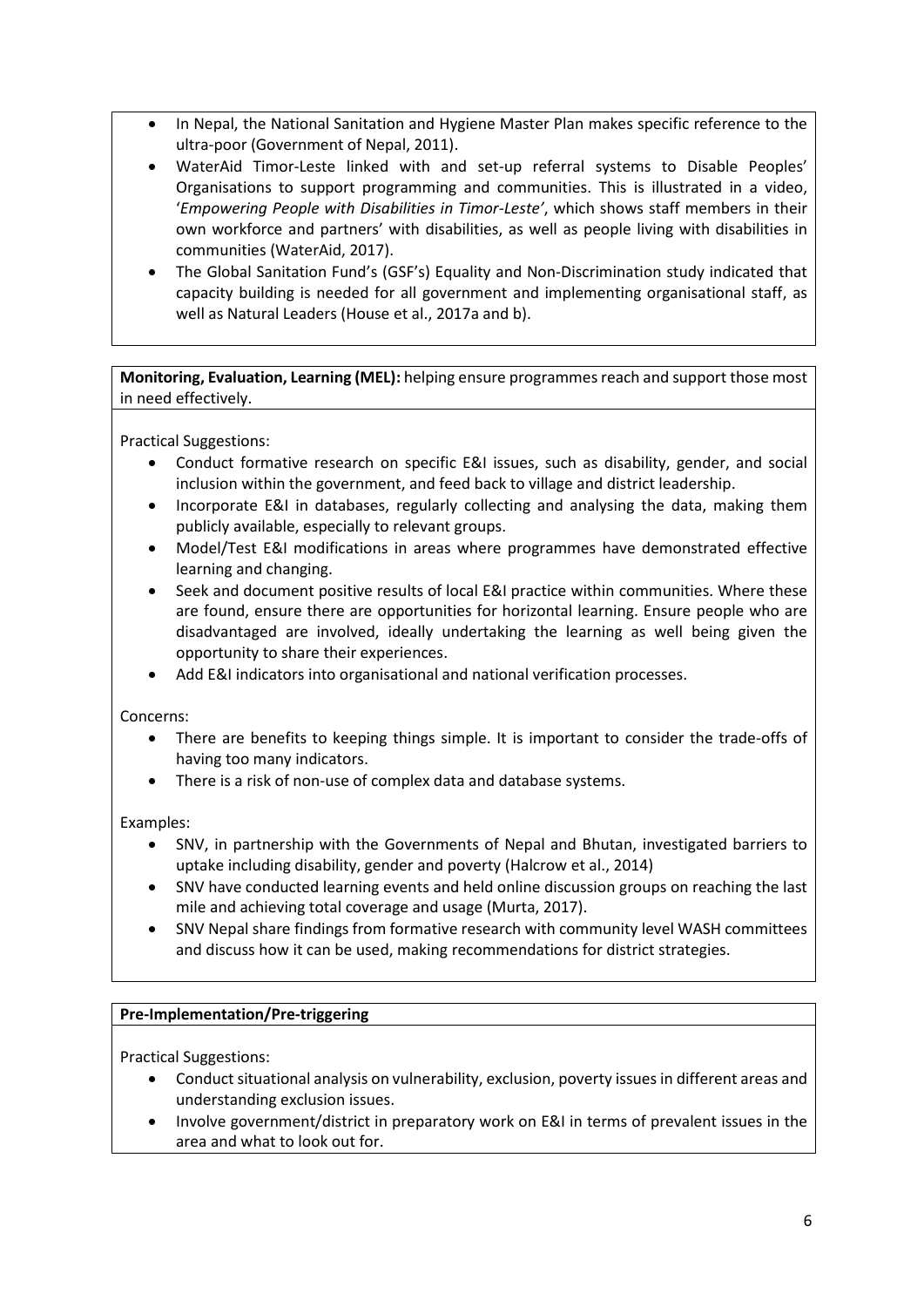- Analyse existing national household targeting systems, considering how it may be possible to align with and enhance community-based identification.
- Actively seek least able/excluded as part of pre-triggering process and encourage community leaders to pro-actively ensure everyone is invited to the pre-triggering, including disadvantaged groups.
- Decide whether separate triggering events are needed such as for women, children, or excluded groups.

Concerns:

- There is a risk in making the processes too heavy. There needs to be a better understanding of who may be disadvantaged/excluded/marginalised etc., as well as the power relations. However, there is a need to ensure that this exercise does not overload the process and that information gathered can be acted upon.
- Difference of opinions: is it enough to use situation analysis findings to judge whether community leaders are reliably able to ensure inclusion and participation of all members of the community, or should external actors also be involved to ensure that people who may be marginalised are invited and encouraged to participate?

Examples:

 As part of the GSF programme in Cambodia, the Executing Agency Plan International conduct Participatory Social Assessment Mapping (PSAM) which is then used to inform a range of different programmes including their CLTS work (Dumpert and Ung, 2017).

#### **Triggering**

Practical Suggestions:

- More emphasis on facilitating intra-community support by asking questions that could trigger support, such as:
	- o Who might not be able to construct a latrine?
	- o What will the community do about this?
	- o Who can help?
- Keep attendance records at triggering events to identify who was and was not there.
- When identifying Natural Leaders, consider encouraging members of marginalised groups to take on one of these roles, or include them in WASH committees. This could happen either during initial identification or at later stages.

Concerns:

- Questions remain about how to integrate E&I into a CLTS triggering process.
- It will be necessary to ensure that CLTS triggering is not overloaded and remains an activity a small team are able to conduct.

Examples:

- CLTS+ research in Malawi conducted capacity building of CLTS facilitators, which included the pro-active involvement of people with disabilities at the triggering stage. As a result, they decided to set up their own Disabled Persons Organisation (DPO) at community level to enhance mutual support and organise further activities (Jones et al., 2016).
- WaterAid Timor-Leste have supported the Government to add a one hour 'toilet game' activity to the CLTS process where people imagine they are pregnant or have a disability and try to use the toilet. This is done either during triggering or as a follow-up activity.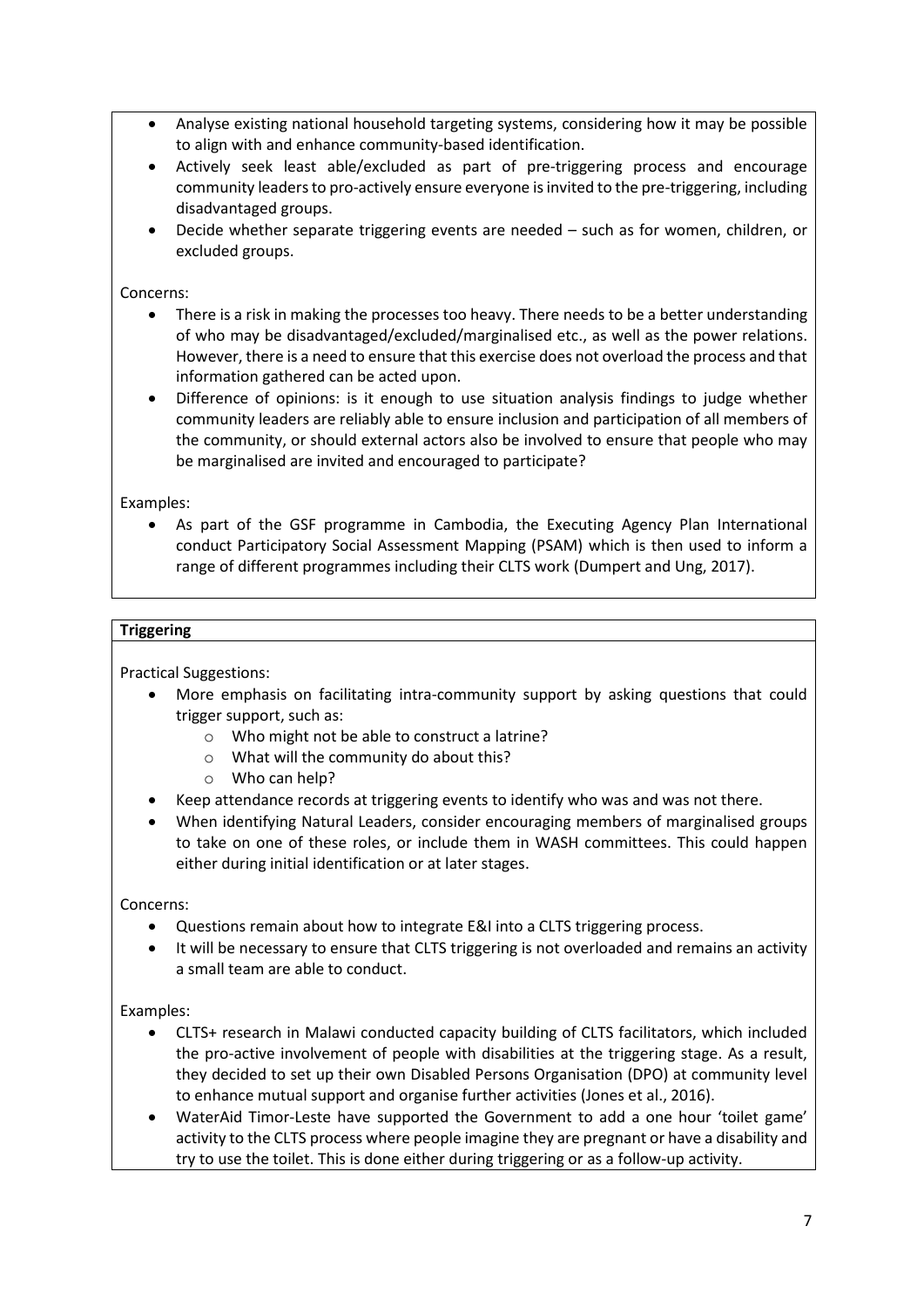#### **Post-Triggering Follow-Up**

Practical Suggestions:

- Prioritise the most disadvantaged in the follow-up process, including in monitoring.
- Hold follow-up meetings to discuss who may need support, and subsequently discuss with those that are identified or self-identified.
- Technical support on latrine designs/construction may be needed, particularly regarding accessibility and in areas with more challenging environments where sustainability problems are likely to be more frequent.

Concerns:

- There are strong differences of opinion on how to identify those in need of support and whether this should be done publicly. One argument suggests that the community should be able to decide without identifying criteria and conducting analysis against them; they will simply know and be able to say who needs support. An alternative argument emphasises the need to identify criteria/wealth-ranking with external support.
- There are differences of opinion on how to document those who need support. This may be done in the form of a public map or a register. Sensitivities/stigma must be considered, along with what is likely to encourage action.

Examples:

• In Mali, there were 56 communities triggered by UNICEF and its partners in 2011 that did not convert to ODF status, and were therefore targeted for remobilisation. The remobilisation process starts with a more intense community assessment of the specific bottlenecks to ODF conversion. The most consistent issues identified were:

> 1) Social cohesion, where the WASH committee was not trusted and suspected of corruption.

> 2) Poor leadership that led to marginalisation of certain groups within the community.

> 3) Technical challenges with the type of ground, making it more difficult to build simple pits.

Community action planning was conducted to address these specific bottlenecks, alongside frequent monitoring of the planned activities. It has since been reported that 49 of these 56 communities later converted to ODF status (UNICEF, 2017).

#### **Post-ODF**

Practical Suggestions:

- In communities that are already ODF but are at risk of slippage because poorer and disadvantaged households are only able to build simple latrines, or are using materials not likely to withstand time and hazards, consider post-ODF triggering to facilitate E&I as a collective action issue. Develop plans together to prevent slippage.
- Introduce additional support (internal/external) to improve sustainability of ODF and latrines for people who are disadvantaged.

Concerns:

 The risk of damaging community solidarity exists if external support is given directly to individual households without transparency and participation in decision-making.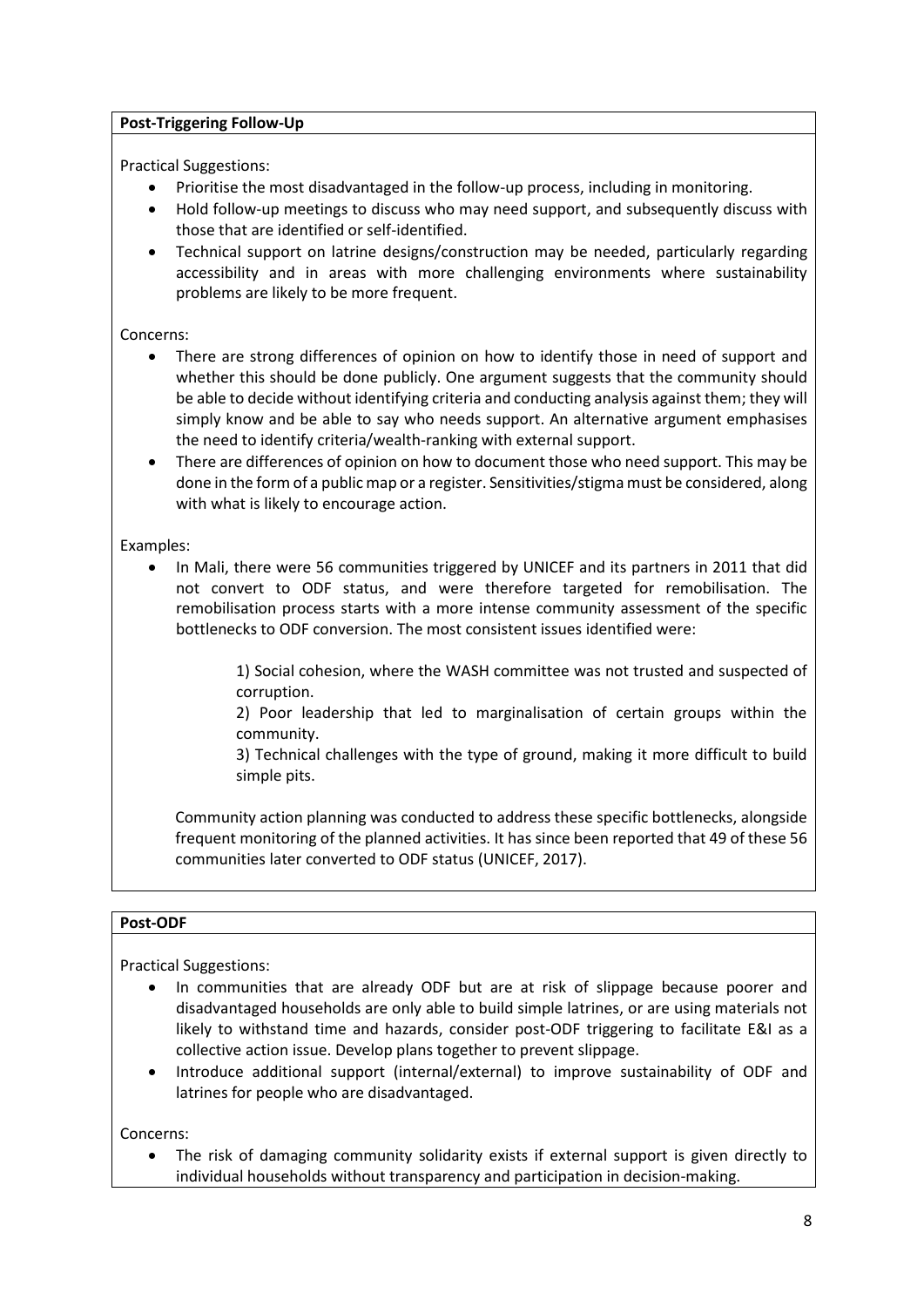#### Examples:

- Though UNICEF programmes in both Mali and the Philippines have not explicitly set out to address E&I in their programming, post-ODF activities have ensured that ODF status is sustained or maintained, which can often capture those that would potentially revert to open defecation.
- UNICEF in Mali has written protocols for post-ODF follow-up. Patterned to CLTS processes, these activities include community self-evaluation, re-activation of the WASH committee and updating of community action plans to address areas in need of improvement.
- Similarly, in Grade 2 (G2) of the sustainable sanitation component of the Phased Approach in the Philippines, regular sustainability monitoring was integrated in the verification criteria. This means that G2 certification will not be granted unless the community can show proof that they have local ordinance or monitoring records post-ODF, to ensure that collapsed latrines and other issues of sustainability are addressed. The pathway to G2 status provides a focus for the community to continue improvements in their sanitation status collectively (UNICEF, 2017).

# 2.2. Identifying and Targeting

This section highlights some of the issues involved with identifying and targeting those who may need support. Government mechanisms for identifying and targeting those most in need were not designed specifically with sanitation in mind. Consequently, those who fall under some government criteria may not, in fact, struggle to build and maintain a hygienic toilet, while others in genuine need of support may be missed.

The table below presents a range of targeting mechanisms. They have been divided into those less and more relevant to the sanitation sector.

| Less relevant:                                                                                                                                                                                | More relevant:                                                                                                                                                                                                                                                          |
|-----------------------------------------------------------------------------------------------------------------------------------------------------------------------------------------------|-------------------------------------------------------------------------------------------------------------------------------------------------------------------------------------------------------------------------------------------------------------------------|
| Monetary poverty targeting: based on those<br>with the lowest financial resources.                                                                                                            | Geographic<br>targeting:<br>based<br>multi-<br>on<br>dimensional, WASH-focused poverty indicators,<br>such as districts with low sanitation,<br>high<br>stunting/diarrhoea rates and areas<br>with<br>particularly challenging environments for toilet<br>construction. |
| Self-targeting: for example, micro-loans to<br>invest in latrines, or cash for work programmes<br>build/maintain community<br>to<br>water<br>infrastructure.                                  | Categorical targeting: by age groups or socio-<br>vulnerabilities (poor, minorities,<br>economic<br>disabled, other vulnerabilities). This usually comes<br>as a second layer to geographic targeting.                                                                  |
| <b>Populations</b><br>risk:<br>most<br>at<br>exposure,<br>vulnerability and coping capacity for an event<br>(e.g. a natural disaster) that exacerbates their<br>access to essential services. | Community-based targeting: based on set criteria<br>decided upon by the community.                                                                                                                                                                                      |
|                                                                                                                                                                                               | A combination of the above.                                                                                                                                                                                                                                             |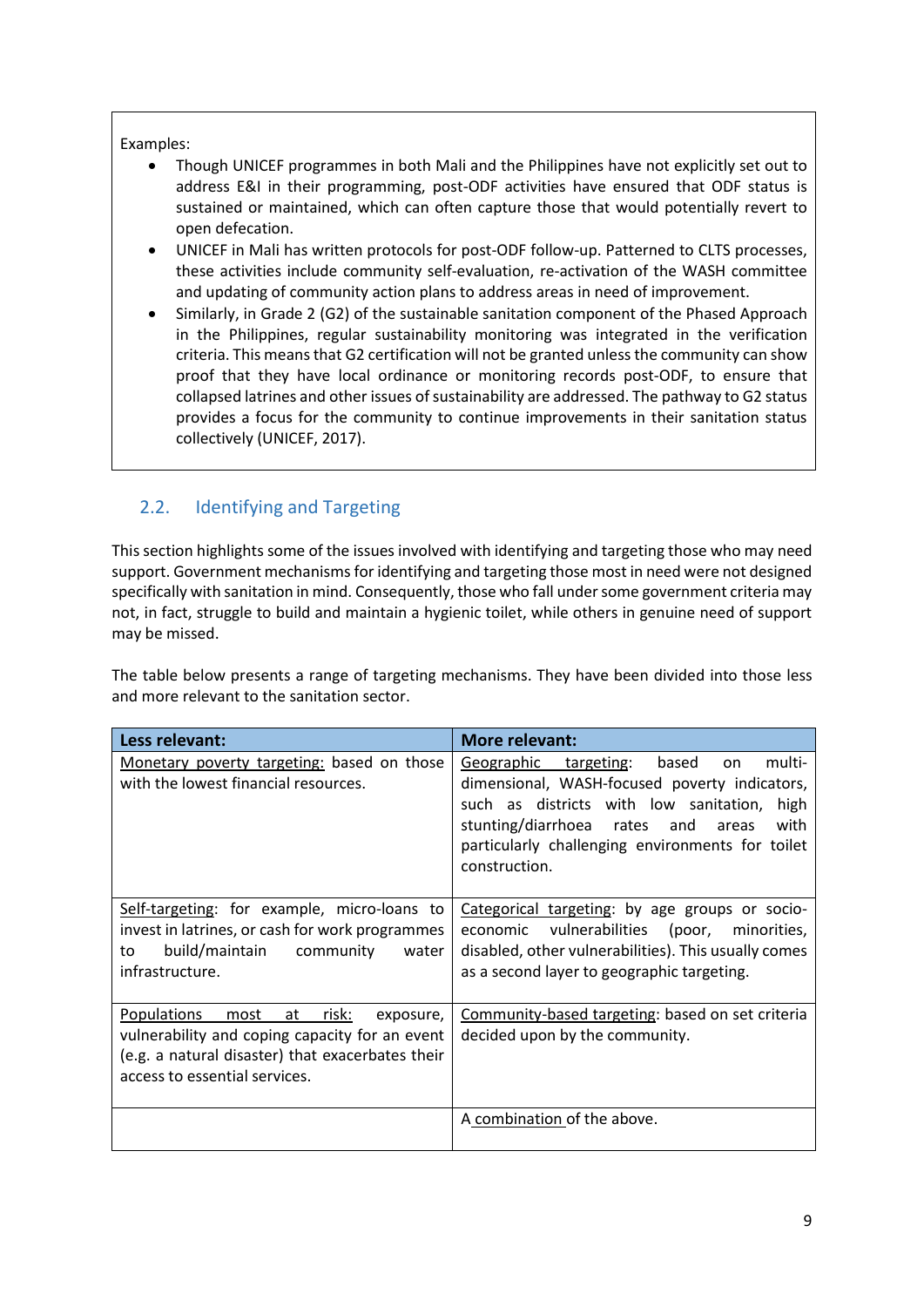#### *Examples of Targeting Systems*

**National Government Social Protection Systems:** Examples include the Pantawid Pamilyang Pilipino Program (4Ps) in the Philippines, Identification of Poor Households (ID poor) in Cambodia, and Below Poverty Line in India. These are not designed for sanitation interventions and are therefore not necessarily appropriate to identify those least able to build and maintain their own latrine. There is higher potential for scale-up, however, as they are already functioning within government systems and could be adapted to suit sanitation interventions.

**SNV Cambodia:** SNV worked with district government and focused on reaching all people within a particular district. They were able to monitor who was facing difficulties and react to who was struggling to build toilets, or who was being missed out.

**East Meets West, Laos:** A poverty survey was used to identify the bottom 30 per cent, and scoring cards were developed based on the survey results. Village chiefs and communities were then consulted about those eligible within the village. This demonstrated a mix of top-down and bottomup approaches in an area where government social protection systems are weak. Despite this, there was no alignment with other government processes and it was found that retaining quality when working at scale could be challenging.

**WaterAid, Timor-Leste:** Data was collected on smart phones against nine different criteria. Results were then presented in village meetings and households were ranked. A separate analysis identified who was eligible for support and who needed help post-ODF.

**Plan International, Cambodia:** Participatory Social Assessment Mapping, which is an in-depth participatory analysis to generate information for targeting vulnerable households, has been used as part of the GSF programme. It is a lengthy and resource-intensive process, making it challenging to scale up; however, Plan International uses the information for other programmesin the village besides CLTS implementation.

**Community-Led Wellbeing Ranking:** This process is entirely led by the community with no externally set criteria, meaning that decisions are community-owned; however, maintaining quality is likely to be difficult when scaling up, especially through government systems. It is also prone to 'elite capture'.

#### *Key Lessons*

- It is important that any new system created is government-led and not run in parallel or opposition to established systems. Triangulation of different methods has the potential to ensure that any new targeting system established does not do this.
- The best combination will depend on the programme objectives, as well as the country context.
- Any combination of methods needs to consider the targeting criteria, cost-effectiveness, timely identification of beneficiaries, and the country's analytical and implementation capacity.
- Maximise the user survey data from national household targeting systems and overlay them with community data to ensure that no one is excluded.
- Using a grievance mechanism for feedback from those potentially excluded could also help.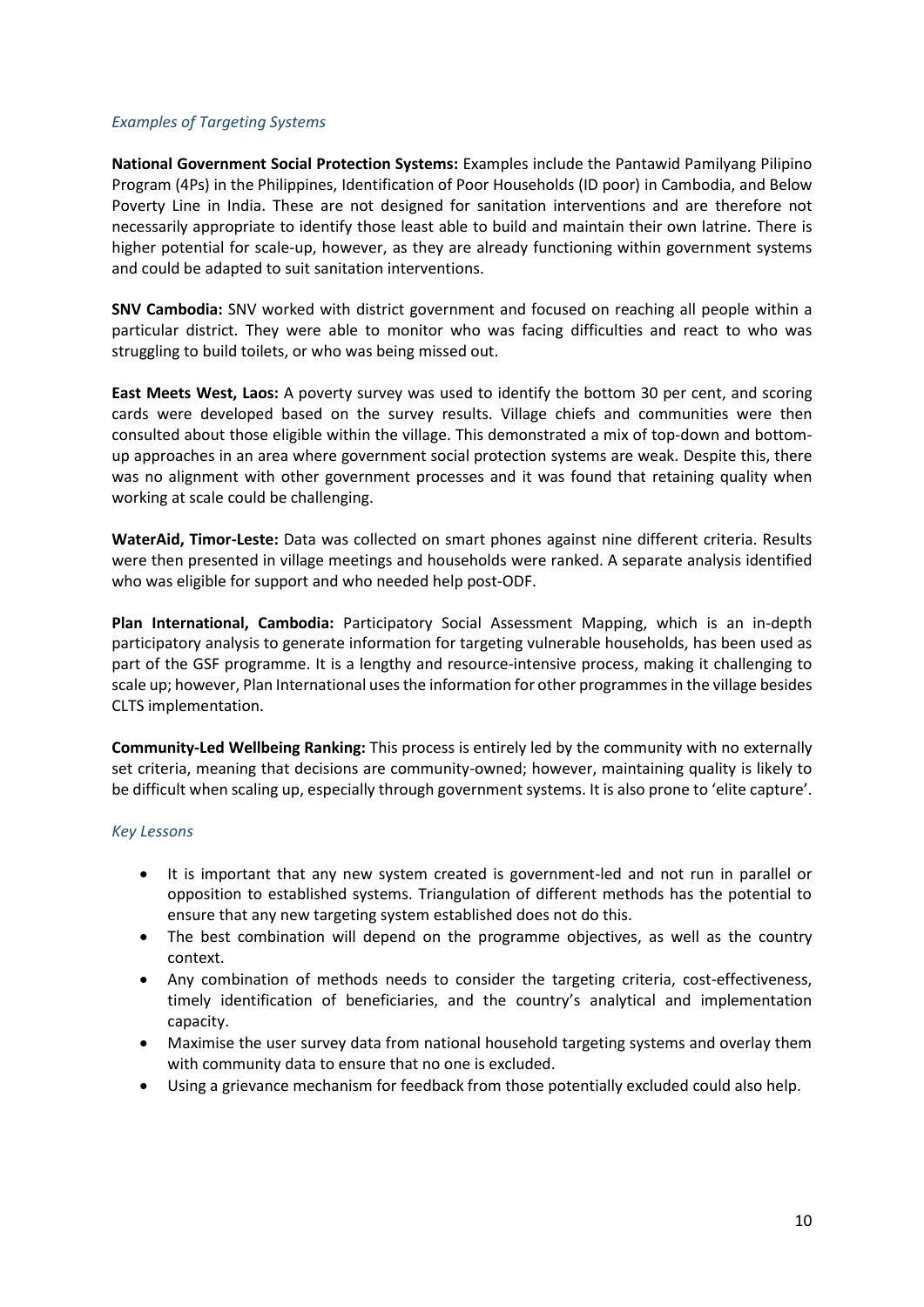# 2.3. Sequencing of Support Mechanisms: Optimising and Adding to CLTS

This section examines the sequencing of support mechanisms and at which points in the CLTS process they should be introduced, if at all. This is an essential area of consideration to avoid the following:

- Undermining CLTS principles of insider solutions and intra-community driven support.
- Undermining local community leadership and commitment in mobilising local resources.
- Forcing very poor and vulnerable households to invest too much in a toilet facility that might not last very long if they will not then be able to maintain/rebuild it.

Decisions must be made to shape the sequencing when introducing different types of support. These include:

- The desired outcome; for example, do we want to:
	- o Achieve ODF?
	- o Prevent slippage?
	- o Move households without access to adequate technologies up the sanitation ladder?
	- o Try a combination of these?
- The desired scale: is this district- or region-wide, rather than a cluster of villages?
- Timeframe:
	- $\circ$  A non-governmental organisation (NGO) might be working with time-bound funding where a level of uncertainty is involved in focusing efforts on generating leadership at the local level for collective mobilisation of intra-community support. In order to avoid such uncertainty, time restrictions might encourage the NGO to rely on providing hardware support to achieve the sanitation goals it has committed to.
	- $\circ$  Alternatively, if a country has a national policy that discourages hardware support, development partners might be encouraged, or even obliged, to find ways to deal with the uncertainty and engage in generating leadership.

#### *Case-Studies*

Currently, there is no clear evidence to support whether external support mechanisms should be introduced pre- or post-ODF to help those most in need climb the sanitation ladder. Below are examples that demonstrate successes in both instances.

#### **Pre-ODF**

**.** 

An **SNV** programme in **Cambodia** provided time-bound, discounted pour-flush toilets to all ID poor households after triggering and once the community had reached 80 per cent household toilet coverage. Village leaders were aware of this additional support mechanism beforehand; however, the subsidy was not publicised at the village level and was kept secret until the 80 per cent target had been achieved.

**East Meets West** in **Vietnam** had three different types of support mechanisms<sup>[1]</sup>:

 Type 1: A consumer rebate for all certified poor, near poor and economic hardship households after they had installed an improved toilet. Households were informed of the scheme through community meetings and house-to-house visits.

<sup>[1]</sup> CLTS-like triggering was used; however, open defecation (OD) is very rare in Vietnam and the programme aimed to encourage those with pre-existing toilets to invest in improved toilets.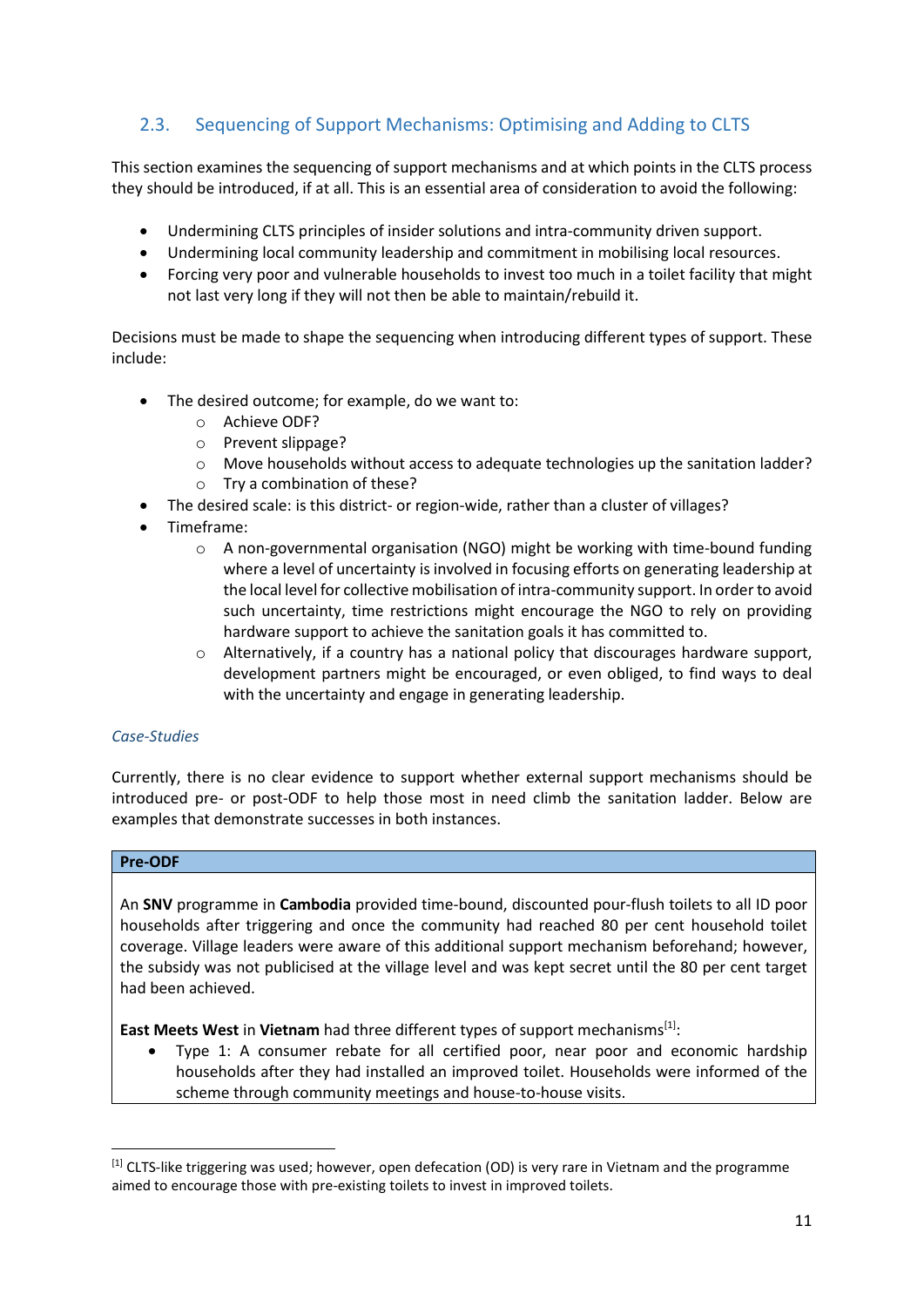- Type 2: A cash reward for village committees after increasing 30 per cent of household coverage, and a further cash incentive for achieving 75–95 per cent household coverage.
- Type 3: Incentives for duty bearers (community motivators, community committees) based on the number of toilets built, and penalties for inaccuracies in monitoring reports.

In **Cambodia**, **Plan International** used microfinance institutions to distribute conditional cash transfers to ID poor households after triggering and after households had demonstrated positive steps forward, such as having dug a pit or having a handwashing facility in place. The overall impact of ODF achievement has not been monitored; however, it is operating at scale, covering 35 per cent of the country.

**In Nepal,** the **Global Sanitation Fund** have been working with the **National Government.** Though no external subsidy is permitted according to national policy, there is room for local support from local businesses, organisations and associations, among others. The type of support is determined by the local Village Development Committees (VDCs). This support can be provided only after a community has achieved 90 per cent coverage, and community members are not informed about it before this point.

#### **Post-ODF**

**WaterAid, Timor-Leste,** uses a discount voucher system after ODF certification. After certification, a village meeting is held and community members are informed of the scheme. The selection process takes approximately 3 days using participatory wealth and vulnerability ranking, and WaterAid staff make the final selection of eligible households.

In **Nepal**, the **Global Sanitation Fund** along with the **National Government** offers match-funding to VDCs up to a total of USD2000. After ODF certification, the VDC receives 50 per cent of the funds, with the second half distributed after they have developed a WASH plan to reach Total Sanitation. This money is not exclusively used to support the least able; rather, it funds a variety of ODF sustainability related activities.

In the **Philippines**, a **Phased Approach to Total Sanitation** is being implemented in development and humanitarian contexts. The first phase (Grade 1) focuses on achieving Zero Open Defecation (ZOD), while Grades 2 and 3 are concerned with achieving Sustainable Sanitation and Total Sanitation, respectively. Post-ODF activities are conducted to support achieving these phases in succession (Robinson and Gnilo, 2016).

To this end, several approaches have been deployed; for example, the **Local Government Unit** in **Milagros**, **Philippines**, issues latrine vouchers for construction materials after Grade 1 ZOD is achieved. Information is spread mostly through Rural Sanitation Inspectors and Barangay Health Workers, who follow up with individual households. At the national level, the **Department of Health** runs an annual contest for model *barangays* (villages, districts or wards). Annually, 48 barangays are awarded (3 per region).

#### *Key Lessons*

 If external support is to be introduced before ODF status is achieved, demand-driven approaches (rebates, vouchers, discounts, subsidised credit, conditional cash transfers) could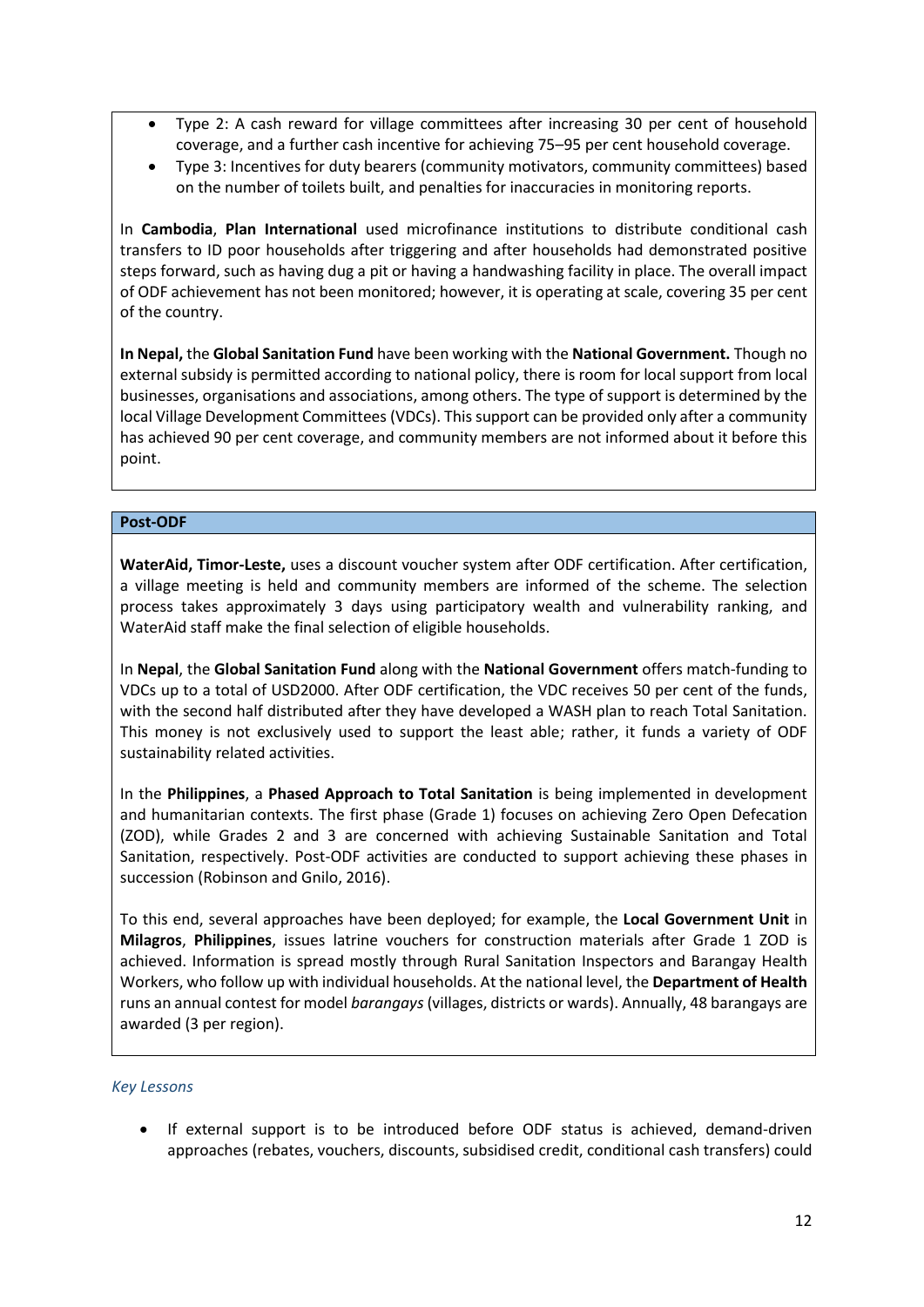be more compatible/supportive of CLTS than supply-driven approaches (subcontracted construction, distribution of materials).

- Overt demand for sanitation services can influence sequencing. While high sanitation coverage, regardless of the type of facility, can be deemed a proxy for sanitation services demand, it is important to conduct a thorough bottleneck analysis in communities where coverage is high but some people continue to practise open defecation. Understanding these bottlenecks can help make decisions on sequencing external support. The forms of support may be financial or non-financial in nature, depending on the bottlenecks identified. In circumstances where sanitation coverage is generally high and the bottleneck is due to a lack of adequate technology, or absence of an adequate sanitation supply chain, the issue is not necessarily one of affordability; rather, it may be one of availability and can be addressed as such.
- Whether before or after ODF certification, external subsidies should not penalise those who are motivated or early adopters.
- Rewarding community achievement on reaching ODF or to reach a secondary level of sanitation targets could be a way to provide further encouragement and recognition to local leaders and the community as a whole. Rewards do not necessarily need to be financial:
	- o Recognition: ODF birthday celebration after 1 year.
	- o Technical support from external partner to assess/help solve further community solutions.
- "Unseen subsidies" could be a useful mechanism:
	- $\circ$  For example, providing market wide supply chain subsidy for very remote locations where availability of local materials is very limited and cost of cement/supplies is very high. A Government or external support agency could subsidise the costs of transporting materials. In Nusa Tenggara Barat, Indonesia, remote populations' material transport costs were subsidised to make them more affordable.
	- o Health insurance premiums could include free or reduced price sanitation goods/services (such as latrine pit / septic tank emptying), or discount given for having/installing a latrine.

#### *Questions and Concerns:*

- Is there a case of support to households to build a toilet before ODF for the sake of sustainability? Is there a case to delay ODF? Are there advantages in going slower? If we rush ODF, households may install latrines that are not easy to upgrade (due to design, lack of additional space), making it more difficult to reach sustainability in the longer term (or make post-ODF efforts more difficult).
- Issues of secrecy: Cases of where external support is available as part of the programme, this information is not disclosed until the end. This can create a lot of pressure and stress amongst those who genuinely cannot afford to take the required measures. There may be a rationale for secrecy, such as not to lose momentum; however, is there an alternative, particularly in cases where government policy supports the ultra-poor? Is it realistic to keep incentives secret in an at-scale programme?
- Where should subsidies be invested? If it is below the ground (the substructure), a public good as it removes faeces from the environment, there are implications in terms of timing or approach. Would it make sense to provide support to those least able in advance of them investing anything, rather than providing another type of up-front support after they have already built something?
- With community reward schemes there is a risk that only 'good' communities are supported, leaving communities that have not managed to make changes even further behind. It is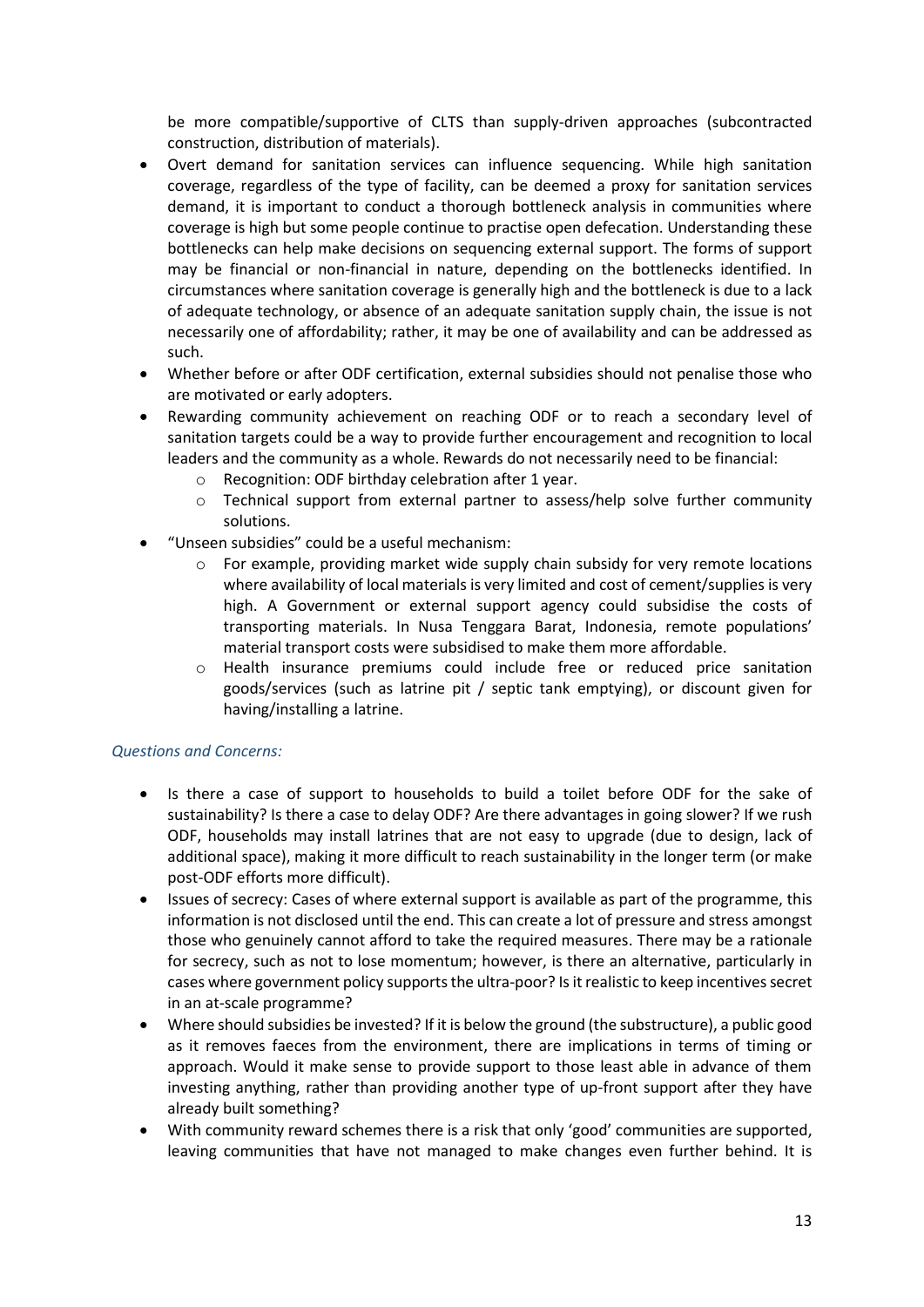necessary to understand the reasons for not achieving ODF status and to consider what other support mechanisms could be used.

- Additional guidance is needed on how to sequence external support for specific contexts, in the case of emergency situations or densely populated areas, for example. Clearly, where communities face issues such as increase in resource needs during an emergency, or resource scarcity in the issue of land tenure and space, these should be assessed in terms of the community's collective capacity to address such challenges. These specific contexts should be considered, as they could redefine a country's approach to sequencing of external support.
- Emergencies become disasters when the level of hazard and risk exceeds the population's ability to respond, or to sufficiently secure their needs. In these cases, external support may be considered immediately. If not, lives are potentially lost, as was seen after the Nepal earthquake in 2015 and Typhoon Haiyan in the Philippines, 2013, for example.
- Sanitation in densely populated areas is an issue that is much more difficult to tackle internally within a community, especially where financial resources, technical capacity or land tenure are scarce.
- Faecal sludge management should be addressed from the start of any CLTS programme, particularly in contexts where certain toilet models with higher standards are promoted or enforced. The challenge for local governments and NGOs in some contexts, however, is their capacity for planning ahead and budgeting for preparatory activities; however, it is vital to consider in the early stages to ensure that safe faecal sludge management systems remain in place some years down the line.

### 2.4. Roles and Responsibilities

This section identifies the different roles and responsibilities of key stakeholders. Key discussion points are:

- CLTS views the community as the insider, which should be reflected in the roles and responsibilities of key stakeholders.
- Where externally determined, the responsibility to ensure identification and support processes *strengthens* rather than *undermines* existing community support mechanisms and local leadership, without disrupting meaningful participation.
- As government is the ultimate duty bearer, citizen groups play a role inmonitoring and holding it accountable on behalf of rights-holders.
- Any efforts to provide support must preserve the ability to *scale with quality***,** prioritising the role of government and support of community-led actions.
- Maintaining responsibility at a local level appears to work best.

The same actors are not necessarily responsible for both implementation and steering of CLTS, nor do these require the same capacities. Whereas implementation requires strong community facilitation skills and a good knowledge of sanitation, steering involves working with different stakeholders, making agreements, setting benchmarks and ensuring inclusivity. The same applies to providing different types of support.

Example questions to consider where roles and responsibilities at scale are concerned, can be found on the World Health Organisation's (WHO's) Expandnet site [\(http://www.expandnet.net/\):](http://www.expandnet.net/))

- Who should be the main *implementing* organisation(s)?
- Who should *lead and steer*?
- Who should be *supporting*? And who should be *financing*? (Is there consensus on this?)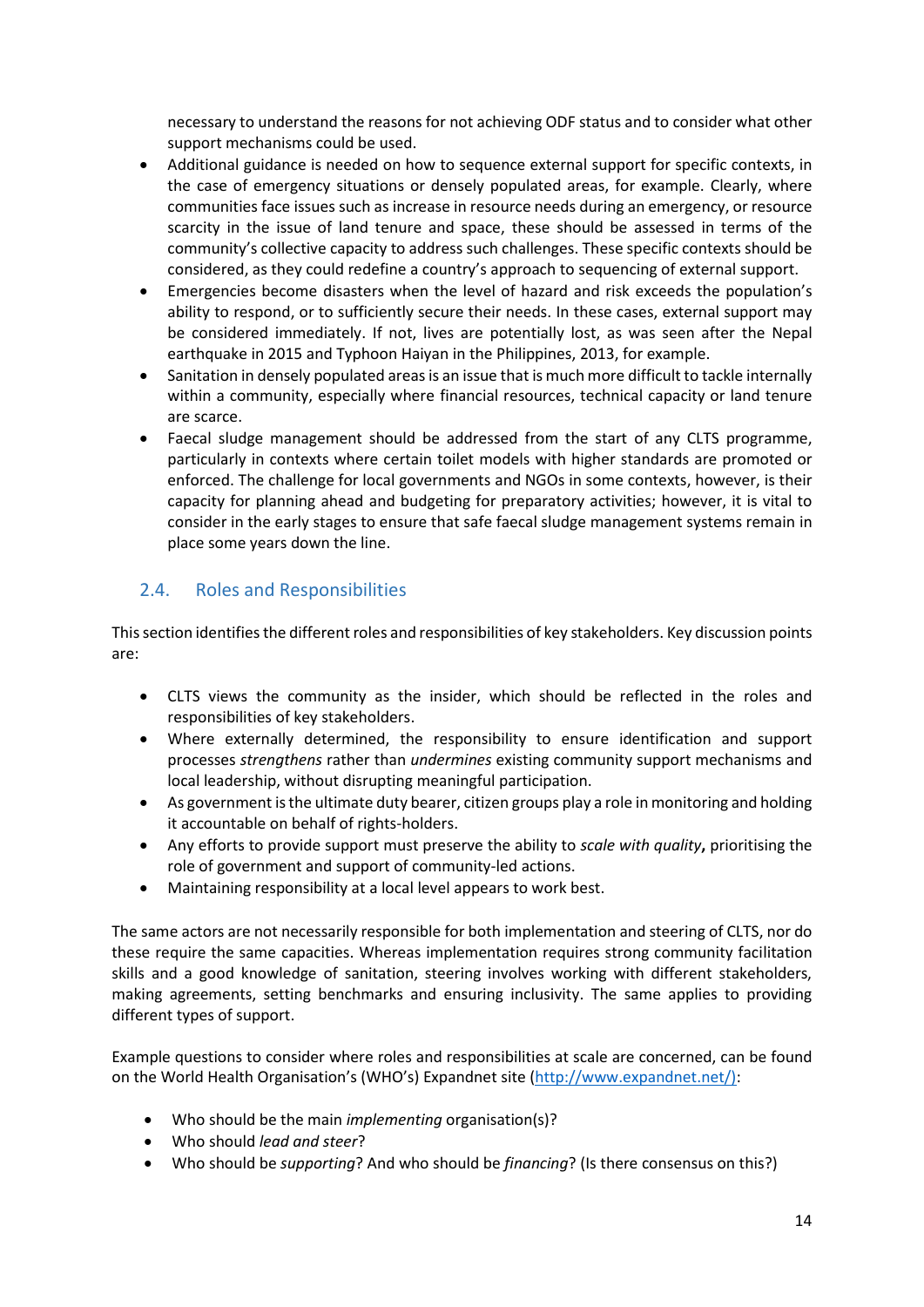In different contexts, the actors assuming these roles vary, as do the decision-makers. Furthermore, they may change at different stages of sector development, from uptake to ODF, post-ODF and beyond. Since context is critical, it is far more important to clearly communicate roles and responsibilities, rather than focus on who should fulfil them.

#### *Roles and responsibilities of government as the 'ultimate duty bearer'*

In order to provide an enabling environment, which is then supported and upheld by everyone, the government is responsible for:

- Establishing clear intent at a national level to incorporate E&I in plans, policies, guidelines, ODF protocols etc., while enabling the flexibility for local levels of government to determine process.
- Setting technology standards that provide options for the most vulnerable to achieve ODF status and beyond, allowing for progression towards safely managed sanitation.
- Ensuring that national systems for identification are functioning and transparent while also recognising the need to optimise triangulation with other sources, as there are potential limitations to such national systems where they are not designed with sanitation access in mind.
- Steering the sector and harmonisation of approaches.
- Horizontal linkages to social support programmes and advocacy groups.
- Monitoring and evaluation, including mistakes made and negative impacts.
- Financing sanitation services where appropriate.
- Building capacity, learning and knowledge.
- Ensuring facilitators such as government health workers are supported to follow-up posttriggering and post-ODF.

#### *Roles and responsibilities of others*

There are a number of actions for which international and national NGOs, UN agencies and researchers should be responsible. These include:

- Ensure we do no harm.
- Share learning and approaches even when things go wrong (and right).
- To innovate, test, trial and be a catalyst for change.
- Raise voices for the vulnerable and help with advocacy efforts.
- Influence and hold governments accountable in reaching the least able and enabling their rights to sanitation and hygiene.
- Support knowledge and evidence in reaching decision makers (and the sector as whole) in a timely manner, releasing data and current thinking when it is needed and most useful.
- Make evidence-based decisions and support the enabling environment.
- Always consider how to involve governments at different levels into conversations and considerations.
- Connect with non-WASH actors such as those with expertise in social protection, disability, mental health etc.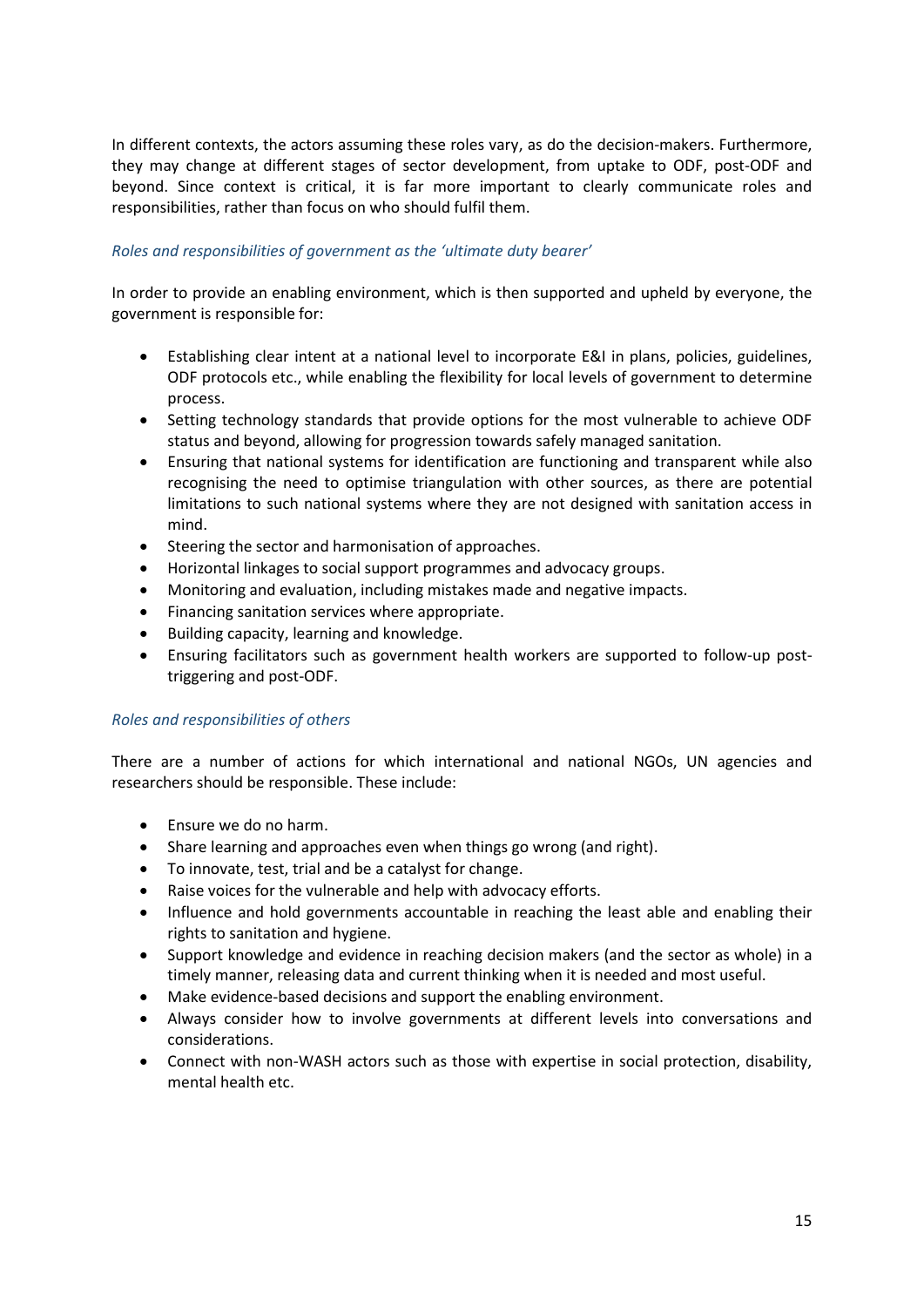# 2.5. Different Mechanisms and Associated Risks

Each type of support presents different risks depending on how the programme has been designed to target potentially disadvantaged groups in a community, compounded by the number of players involved. This section includes examples of different smart subsidy mechanisms and their potential risks, followed by some key learning points.

#### *Examples*

#### **Cash Rebates: Community Hygiene Output-Based Aid (CHOBA), Vietnam**

This programme offered a flat rate rebate to suppliers/sanitation entrepreneurs, performance based payments to mobilisers after the completion of latrines and a discount to households.

*Risks*:

- Costs of materials may differ from area to area, resulting in some households paying higher prices compared to those in other areas.
- Non-completion of toilets did increase due to consumer rebates. Though monitoring is intensive the programme provides incentives to mobilisers and requires less upfront cost for the programme implementer as the burden is transferred to sanitation suppliers.

#### **Voucher system: SNV, Cambodia; UNICEF, Philippines; and WaterAid, Timor Leste**

Vouchers have been made available to both households that practise open defecation to build their first toilets, and to households to improve or upgrade existing latrines post-ODF. Provision of vouchers is often dependent on communities meeting certain conditions, such as achieving a percentage of coverage pre-ODF, or 100 per cent ODF certification. On the whole, they do not cover the full cost of building a latrine and are often time-bound.

*Risks:* 

- Households might not redeem vouchers.
- When time-bound, households may not be able to mobilise their own resources in time.

#### **Community rewards/Match-funding: Department of Health, Philippines; and Government of Nepal, GSF/UN-HABITAT**

Community rewards may be monetary or non-monetary, and are given to communities once they have achieved ODF status. Community rewards are a good incentive for a group of communities to mobilise themselves to achieve better sanitation. Match-funding is a financial incentive given to local authorities, provided that they raise an equal amount of funding themselves.

*Risks:*

- With reward systems, communities with the least sanitation coverage, and those often needing the most support, are excluded.
- Local governments may be unable to match grants.

#### **Sanitation Loans/Microfinance Institutions (MFIs): World Bank, Philippines; and CHOBA, Vietnam.**

These are loans designed and offered specifically for improvements to sanitation facilities. Different mechanisms have been designed to make sanitation loans more appropriate for the poorest. In the Philippines the loan repayments were designed to include a portion that goes into a household savings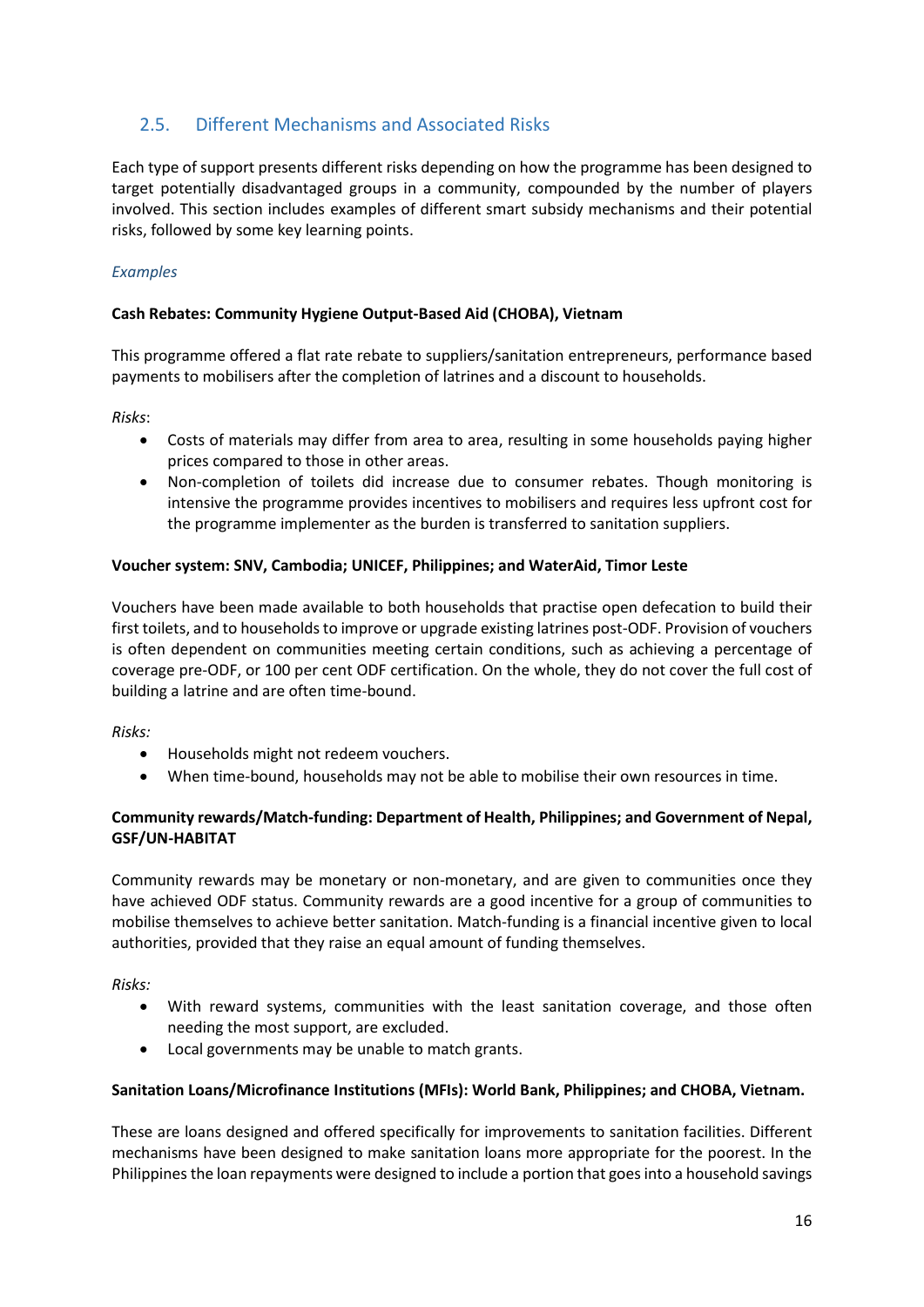account which is released once full payment is completed. In the CHOBA programme loan providers allowed a longer payment period to minimise the amount of monthly payments. Programmes can make formal partnerships with banks or MFIs who can commit to meet the demand for WASH loans.

*Risks:*

- Populations that are most in need may not be granted loans. Mechanisms that involve credit tend to exclude people who do not meet eligibility criteria for loans, or are considered highrisk in terms of repayment.
- Loans increase household debt.
- MFIs/Banks allocate business to other more profitable, non-WASH loan products.

#### **Co-Payments/Contributions from households: Plan International, Cambodia; and SNV, Cambodia**

External contributions are made based on households also contributing, either upfront or through staggered repayment. In order to be effective, it is important to inform households at the beginning of the programme to allow time to save. Programmes could also allow for instalment payments and consider accepting non-monetary contributions, such as labour or materials.

*Risks:*

- Non-payment of the beneficiary contribution or co-payment.
- Poorest households may be excluded.

#### **Overarching Risks:**

- Many finance-based mechanisms exclude households that face multiple barriers other than affordability. These may be tenants or people who are landless, living in difficult terrains or challenging environments.
- Latrines may not be completed.
- Many mechanisms strip communities of ownership in terms of efficacy to mobilise resources.
- Latrines often fail to meet standards set by governments.
- Grants, rebates and vouchers may not be used for their intended purpose.
- Governments or NGOs may be unable to provide, run or monitor co-payment schemes.

#### *Key Learning*

- Each support mechanism will have its own challenges and trade-offs in a particular context.
- Trade-offs should be considered during programme design before programme implementation in terms of what the risk mitigation strategies are.
- It is advisable to articulate questions for learning related to these trade-offs before programme implementation.
- Decide what information must be collected to understand how a programme has performed despite trade-offs, and collect it.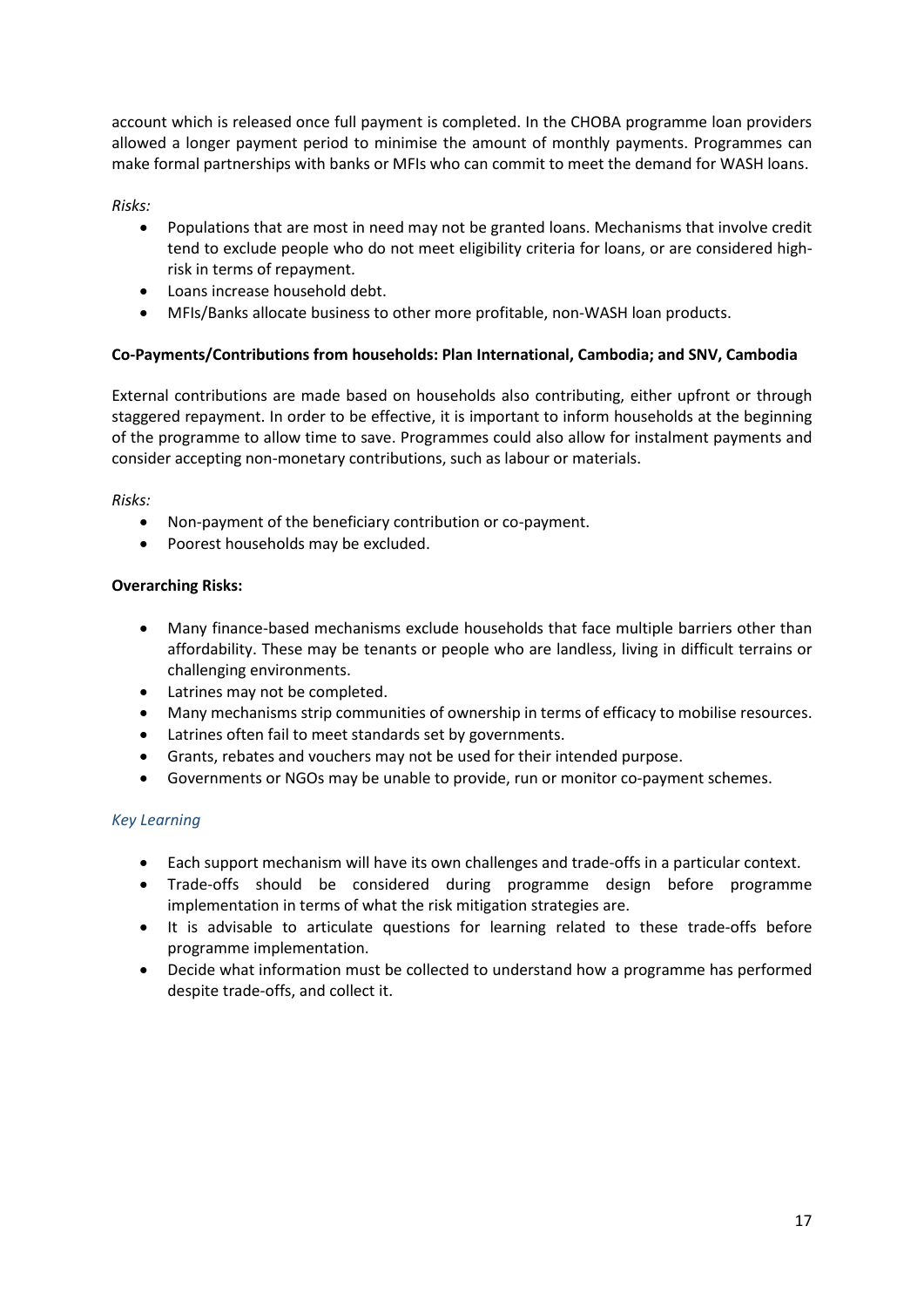# **3. Emerging Principles, Considerations and Recommendations**

The group worked together to agree upon emerging principles for CLTS practice, alongside considerations and recommendations for the wider WASH sector.

### 3.1. Emerging Principles for CLTS Practice

#### *1. Ensure the least able are intentionally included at every stage of the process*

Be explicit about recognising, involving and consulting the least able in CLTS processes, including in post-ODF and sustainability monitoring. Make sure their voices are heard, and their skills and capacities are recognised and valued, following the 'nothing about us, without us' principle.

Recognise evidence regarding CLTS weaknesses, which can be seen particularly where the quality of implementation and follow-up is poor. Do not assume that CLTS will reach and include the poorest and most vulnerable just because the principles and rhetoric say so and because it is based on the assumption that people will help each other.

#### *2. Strengthen equity and inclusion in the sector enabling environment*

Ensure that E&I are incorporated throughout sector-wide organisational and government policies, strategies, guidelines and training materials, including CLTS training materials and ODF verification protocols.

Avoid overly rigid or prescriptive policy and guidance, which is unlikely to recognise the diverse realities of the least able. Instead, promote and use policy frameworks that provide guidance and flexibility to local actors in identifying and reaching the least able.

Further research is needed to inform the development of appropriate policy guidance.

#### *3. Recognise that the government is the ultimate duty bearer*

In recognising the role of the government as ultimate duty bearer, efforts to strengthen E&I should support and empower this role, including government responsibility for leading, steering, regulating and monitoring, and for the harmonisation of sector approaches. Where decisions are made on supporting the least able, they should be based on consultation and align with government systems and policies.

#### *4. Aim for scale and carefully assess trade-offs*

All approaches should be designed with a view to scale, which requires that policy-makers and programmers carefully consider the cost, simplicity and the potential effectiveness of large-scale implementation. Test approaches in a way that recognises the challenges of scaling up. Recognise that high quality support and facilitation are unlikely to be available in all areas.

#### *5. Recognise that there is no 'one-size-fits-all' solution*

Different contexts will require a different combination of solutions, and the associated risks and tradeoffs must be carefully considered. There is rarely a single perfect approach or support mechanism that will improve E&I in sanitation and hygiene improvement processes. Programmers, decision-makers and local actors need to be aware of the pros and cons, including cost-effectiveness and potential impacts of each approach and support option, before deciding on the optimal support for the least able in each context.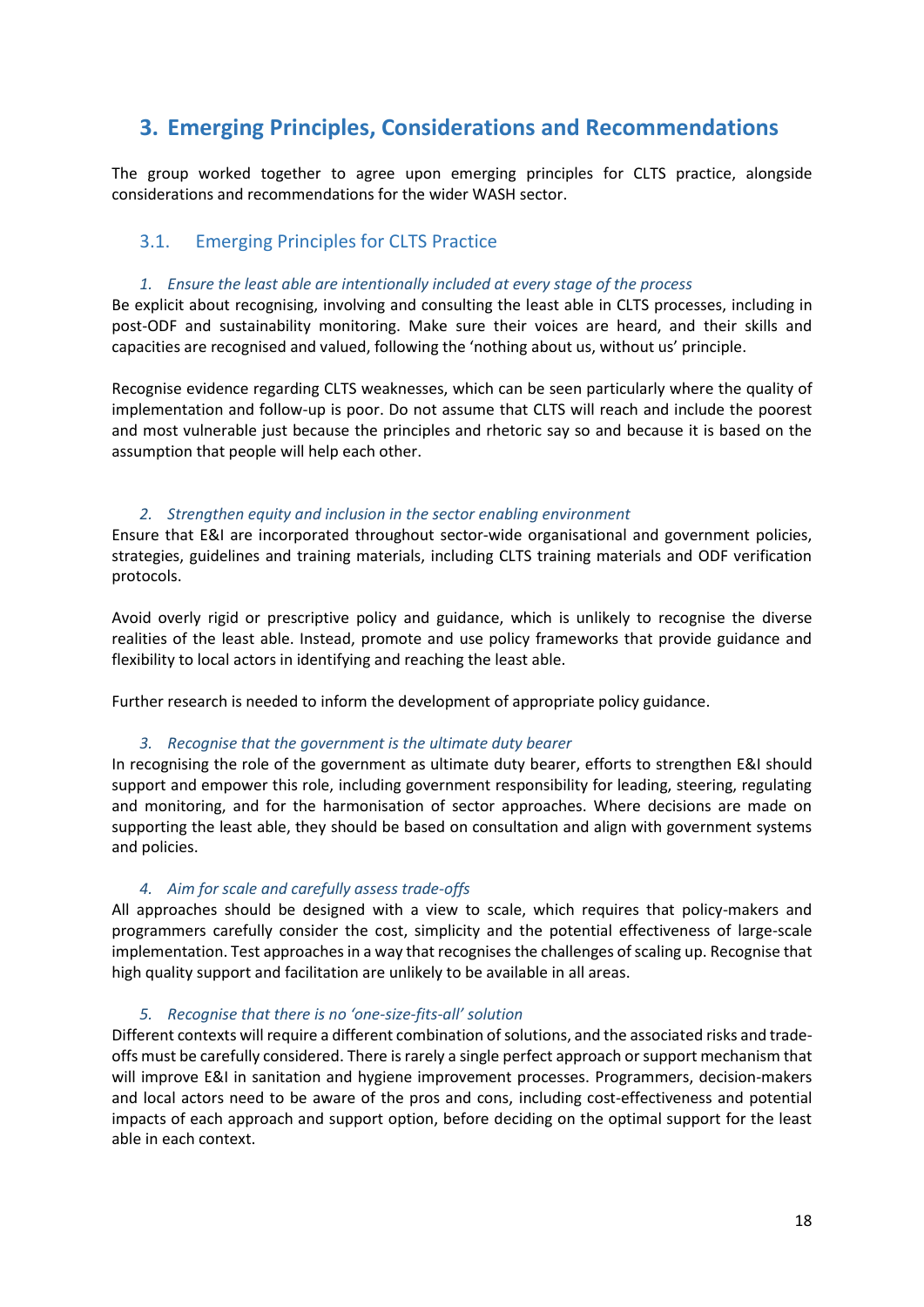Avoid reducing E&I efforts to only a few high-profile categories (e.g. people with disabilities), or using overly specific criteria that limit recognition of the diverse and variable nature of those who are least able in different contexts and at different times.

#### *6. Celebrate ODF and recognise it is not the end of the process*

The Sustainable Development Goals aim for safely managed sanitation; therefore, post-ODF processes need to start moving communities, including the least able, towards this goal. CLTS alone may not be able to do this. Although some community-level actions can be taken, this issue may also require engagement with service providers and larger-scale (district/municipal-level) investments. The least able are likely to experience more challenges in developing safely managed sanitation facilities, or in accessing services where these are available.

#### *7. Prioritise local support to the least able wherever possible*

Whether support is provided from inside or outside the community, programmes need to remain demand-driven. Local support is least likely to disrupt and undermine community processes. Where communities and village governments provide support to the least able (in the form of free labour and/or materials), the targeting is more likely to be accurate and the level of support is more likely to be appropriate. Where external or higher-level stakeholders provide support, decisions on targeting and the type and level of support should occur within the community or as close to it as possible. External identification and targeting measures risk imposing outside criteria and undermining local processes, which is thought to have a negative impact on improved outcomes and sustainability.

Consider the effects of any additional support on CLTS, such as behaviour change or market-based approachesthat could be affected by market-distorting subsidies, or other forms of support that might negatively influence demand and participation.

More learning is still needed on how to best involve and consider the needs of those least able, both pre- and post-ODF, in ways that support and avoid disruption of the process. The WASH and associated sectors are strongly encouraged to 'learn by doing', and subsequently to share this learning and feed it into improved policy, guidelines and practice.

#### *8. Promote area-wide outcomes that safeguard universal reach*

Area-wide approaches (covering entire districts or municipalities) require that all of the different contexts and populations within a large administrative area be reached by improved sanitation and hygiene. The intention is to target the entire area for which local governments and leaders are responsible in a way that encourages inclusive, equitable and large-scale approaches that reach all members of the community.

Elevating the community outcomes to area-wide outcomes requires a more strategic planning approach and careful consideration of different contexts. In this way, the various challenges (social, political, economic, physical, environmental) are recognised and addressed in order to avoid the risk of targeting 'the low-hanging fruit' while the least able and most difficult to reach are left behind.

#### *9. Provide simple technical guidance to ensure sanitation for all*

The CLTS process should encourage community innovation in toilet design and development; however, some capacity building support may be needed to enable the community to understand relevant technical options, particularly in relation to accessibility for people with disabilities and mobility challenges, and in challenging physical environments. Capacity building for these technical options may also be valuable for masons and suppliers, and to those involved in faecal sludge management.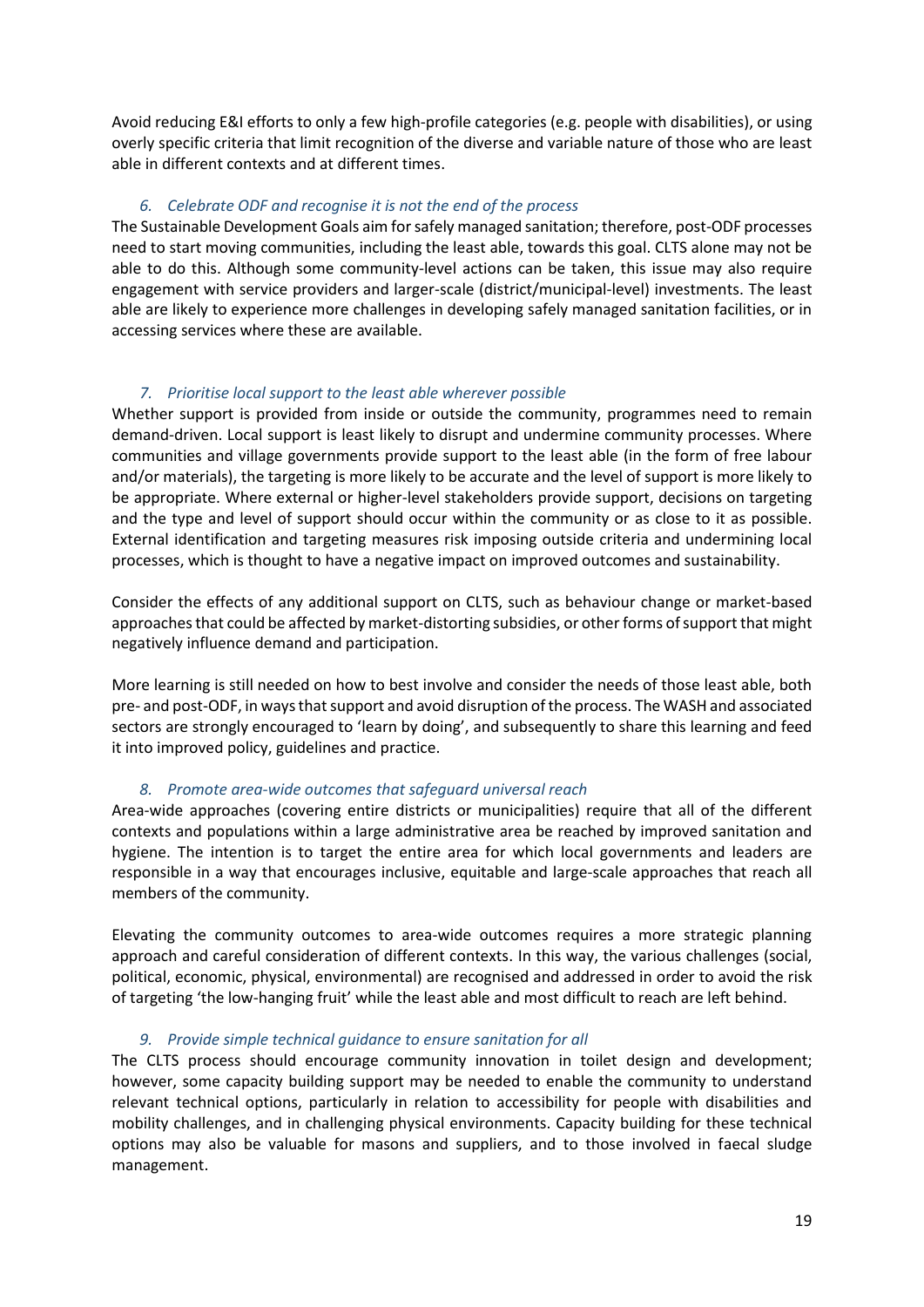Simple technical guidance may also be necessary where sustainability is low. The provision of information on sustainability risks and options for addressing these can transform low quality latrines into more durable and hygienic latrines, without the need for substantial costs or external support.

#### *10. Include other criteria in ODF monitoring and verification processes*

Develop E&I criteria in ODF and post-ODF monitoring and verification to assess whether the least able have been reached by CLTS processes, have managed to stop open defecation and developed improved sanitation and hygiene behaviours.

Some groups are at much higher risk of slippage, inadequate sanitation and hygiene, and reversion to open defecation than others. Post-ODF follow-up and sustainability monitoring should recognise these high-risk groups, ensuring that specific attention is paid to the quality and sustainability of outcomes within them. Budget and capacity development will be required to ensure effective monitoring and evaluation.

# 3.2. Considerations and Recommendations for CLTS and Beyond

#### *Considerations*

#### *1. Complex support systems require adequate resources and capacity*

It is important to recognise that complex systems (such as vouchers, rebates, conditional cash transfers, and smartphone monitoring) require a minimum level of experience, capacity and resources. The sustainability of these systems, particularly in post-ODF environments, needs to be carefully considered.

Evidence from the Philippines suggests that, while many different support systems were tested with the support and guidance of UNICEF and other NGOs, most local governments reverted back to upfront hardware subsidies once development partner support was no longer available.

#### *2. Acknowledge that market-based approaches are rarely designed to reach the least able*

While some poor households do benefit from sanitation marketing and microfinance, market actors are generally profit-driven; therefore, approaches must be specially designed in order to reach all community members. Additional mechanisms are usually required to enable market-based approaches to reach the least able, including targeted financial support.

#### *3. Transparency about the provision of financial support*

Where financial support is considered, concerns about potential pressures exerted when information on support is not provided until the later stages of the process suggest that, wherever possible, a transparent approach should be encouraged so that those targeted are aware of the timing and conditions of the support.

#### *4. Low levels of support may require simpler modalities*

Consider transaction costs when designing support mechanisms. For more complex support delivery systems, low levels of support may have unacceptably high transaction costs; for example, costs of setting up systems, implementing and monitoring. It is advisable to use more simple forms of support where only a low level will be provided.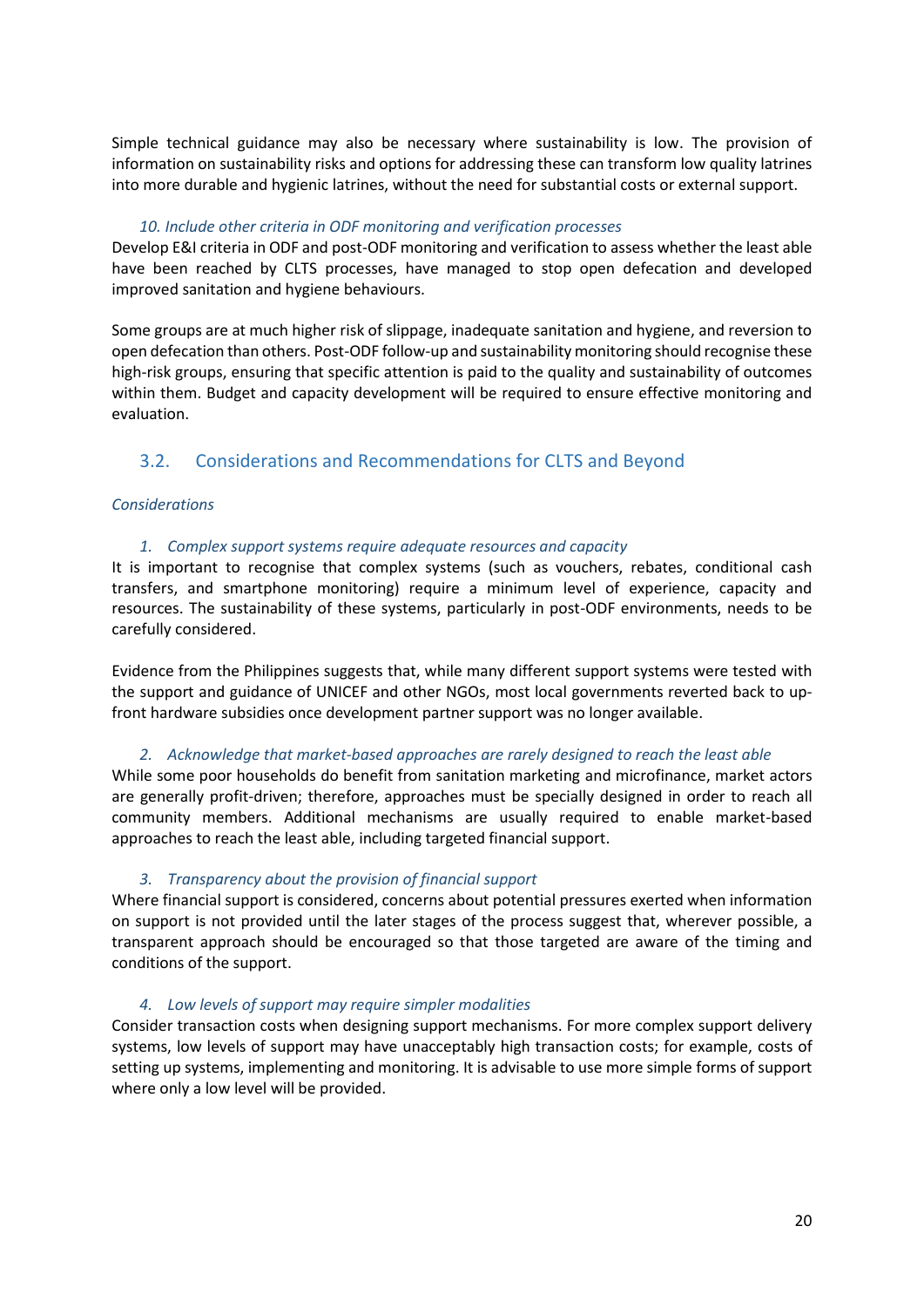#### *Recommendations*

#### *1. Encourage support for collective actions and outcomes*

Rewards, incentives and phased outcome finance on achievement of collective outcomes have been utilised in a number of countries with mixed results, for example in the Philippines, Timor-Leste, Nepal and India. Evidence suggests that the financial value of these incentives is rarely the main benefit, particularly where the financial value is low. In general, other benefits, such as prestige and recognition, appear to be more highly valued by local governments and communities.

Careful monitoring and follow-up is required to check that these collective incentives are used as intended, that the benefits reach the least able, and that the provision and use of these incentives do not undermine other processes.

#### *2. Provide clear and simple choices*

Rural households may struggle to make choices or decisions in the face of unfamiliar and wide-ranging options. Package support into options that are easy to understand and adopt; for example, a 'onestop shop', rather than having to buy different materials from different suppliers in different places, or having to choose from long lists of potential options. Alternatively, provide information and guidance that clarifies the advantages and disadvantages of the options available. Overcomplicated choices may slow or prevent households from taking decisions or investing in improved facilities and behaviours.

#### *3. Clearly define shared sanitation within ODF criteria*

Some ODF criteria allow the use of shared sanitation facilities, both to recognise the use of facilities by extended families and to encourage the achievement of ODF status. Shared sanitation use can vary from good sharing, with hygienic and equitable outcomes, to bad sharing with much worse outcomes. Where sharing is not well defined or understood and there is strong external pressure for ODF status, there is a risk that the least able may continue to share sanitation facilities in a way that means ODF achievement does not, in fact, lead to desirable, equitable or sustainable outcomes.

#### *4. Protect the ODF process*

The level at which external support (or local government support) can be introduced depends on the challenges faced in achieving ODF status, and the particular criteria outlined for each context. Wherever possible, however, external support should be delayed until after ODF achievement in order to avoid undermining the community processes. Once ODF status has been achieved, encourage local governments to provide post-ODF support to assist the least able in improving and upgrading sanitation facilities in the interests of sustainability.

# **4. Knowledge Gaps and Research Priorities**

Various evidence gaps and research questions in need of urgent attention have been identified, as well as recommendations on how these questions should be tackled and which research processes will render them most useful for policy-makers and programme-implementers.

#### *Learning Processes*

**Learning by doing**: It is important to encourage those in the sector to experiment, document, learn and share. It is difficult to draw lessons from multi-million dollar research on subjects that are inherently dependent on context.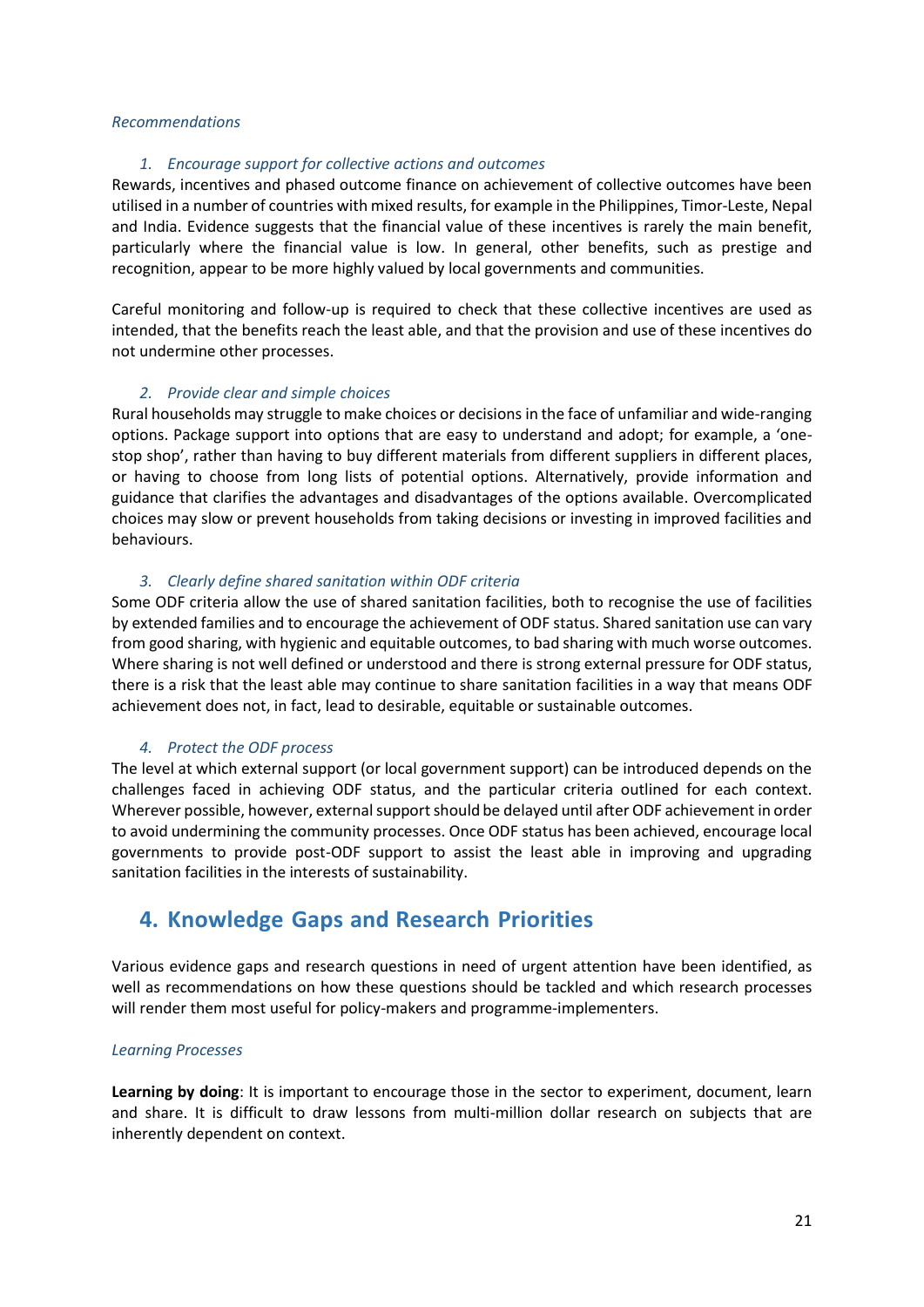**Quick feedback loops:** Speed is required to ensure that relevant data is fed back to implementers to address what is not working well in communities. In certain cases, it may be appropriate to relay information back to communities, show them the data and evidence, do the appraisals and let them draw their own conclusions on making improvements.

**Sharing failures**: Since donors want to see evidence of success, implementers report success. More courage is needed to admit where implementation has been unsuccessful. Currently, there is a fear of donors and managers, which obstructs the cultivation of a safe learning environment in which to share failures and regrets, as well as what makes us proud. Where there are few incentives for this, the 'learn by doing' approach may be impeded.

**Positive deviants and horizontal learning processes:** These create opportunities for peer-to-peer learning exchanges based on good or promising practices.

#### *Key Questions*

- What good examples are there of programmes working at scale that have embedded inclusiveness throughout the process of CLTS: in pre-triggering, triggering, post-triggering and post-ODF?
- In a given context, who are those struggling to build and maintain improved latrines, and who are those struggling to climb the sanitation ladder? Are these households supported by the community?
- Are those most in need receiving help from within the community?
- What is the best way to ensure participation of those who are intentionally marginalised?
- How can we measure the *quality* of community processes?
- When is best to design/introduce the support process/approach?
- What specific forms of pro-poor support are more effective? Which ones inhibit community-led processes? Is there evidence on the types of financial support, either pre- or post-ODF, that are able to reach the least able most successfully and result in sustainable outcomes?
- What are effective ways of providing external support that minimise the risk of interference with local mobilisation of intra-community support, behaviour change and demand? In what contexts? What can we learn from existing demand-driven external support approaches, such as consumer rebates, time-bound discounts, and community-level rewards?
- How can we measure the performance of a pro-poor support intervention?

# **5. Action Points**

Moving forward, there are a number of activities that could help operationalise some of the emerging principles and key recommendations.

#### *1. Use identification systems designed for sanitation and hygiene*

Most government poverty (or other) targeting systems are not designed to identify those who are 'not able to construct, access and maintain a latrine themselves'. Some who may be considered disadvantaged might still have the ability and desire to construct their own sanitation facilities while others may not have the required resources or family support.

Additional efforts are then required to determine who, within these community-identified groups, qualifies for other government support (e.g. CCT programmes), and who is currently excluded from other support. Wherever possible, convergence of the targeting and identification processes should be encouraged, while keeping these processes as simple and scalable as possible.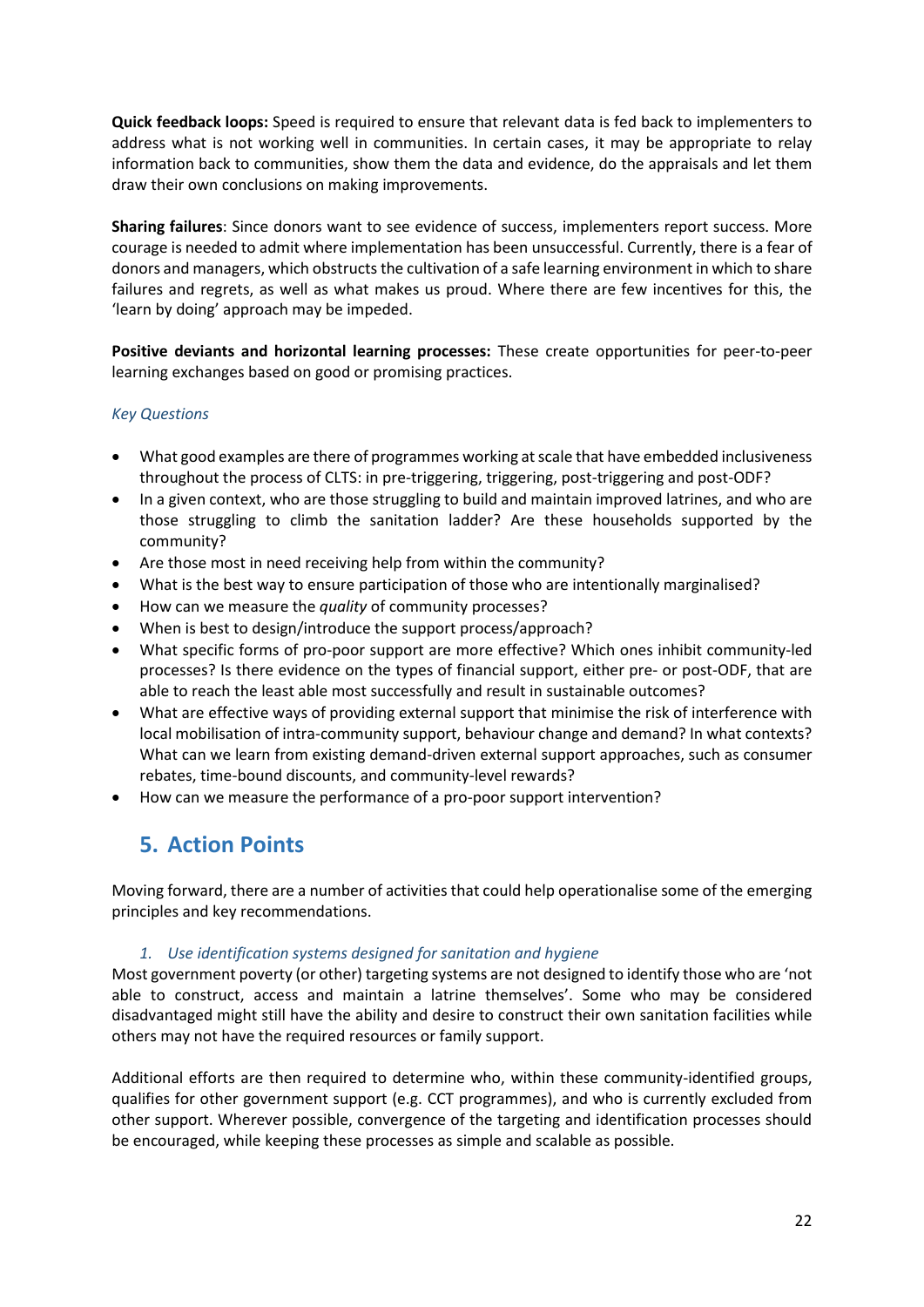#### *2. Link with existing groups that represent disadvantaged groups*

Seek advice and support from those outside of the WASH sector. Forge links with existing organisations with expertise in representing disadvantaged groups; for example, DPOs and citizens' rights-holder groups. They are also a resource for sensitisation, capacity building and accountability mechanisms to protect the rights of the least able.

#### *3. Provide appropriate capacity building on equity and inclusion*

Adaptations to policies and guidelines should be coupled with training to re-orient staff, including existing trainers and implementers. People at all levels (from CLTS facilitators to national leaders and decision-makers) may need and value opportunities for capacity building on the issue of E&I in their work, on working with disadvantaged or less able groups, and on ensuring that nobody is excluded.

All stakeholders should be aware of the 'do no harm' principles and follow an appropriate code of conduct in interactions with the least able and potentially disadvantaged.

#### *4. Monitor previous and current CLTS programmes*

The quality of participatory community processes can be highly variable at scale, as they are often influenced by local processes and power relations. Routine checks are required to verify the reliability of community processes and ensure that the least able are not being left behind.

Sustainability and equity checks should also be conducted in formerly declared ODF areas.

#### *5. Learn by doing*

Action-orientated research should be used to fill evidence gaps needing urgent attention. Focus on successful approaches to identify the least able and to understand the potential barriers to participation and inclusion at each stage of the CLTS/post-ODF process, as well as the challenges involved in maintaining hygienic sanitation facilities.

#### *6. Knowledge capture and sharing*

Document examples of positive deviants that have embedded inclusiveness in CLTS processes, or introduced external support models. Mapping different approaches globally, regionally and nationally could be a useful first step. Governments and partners should facilitate horizontal and vertical learning exchanges to ensure that the voices of the least able and field-level implementers can be fed into policy and guidance development.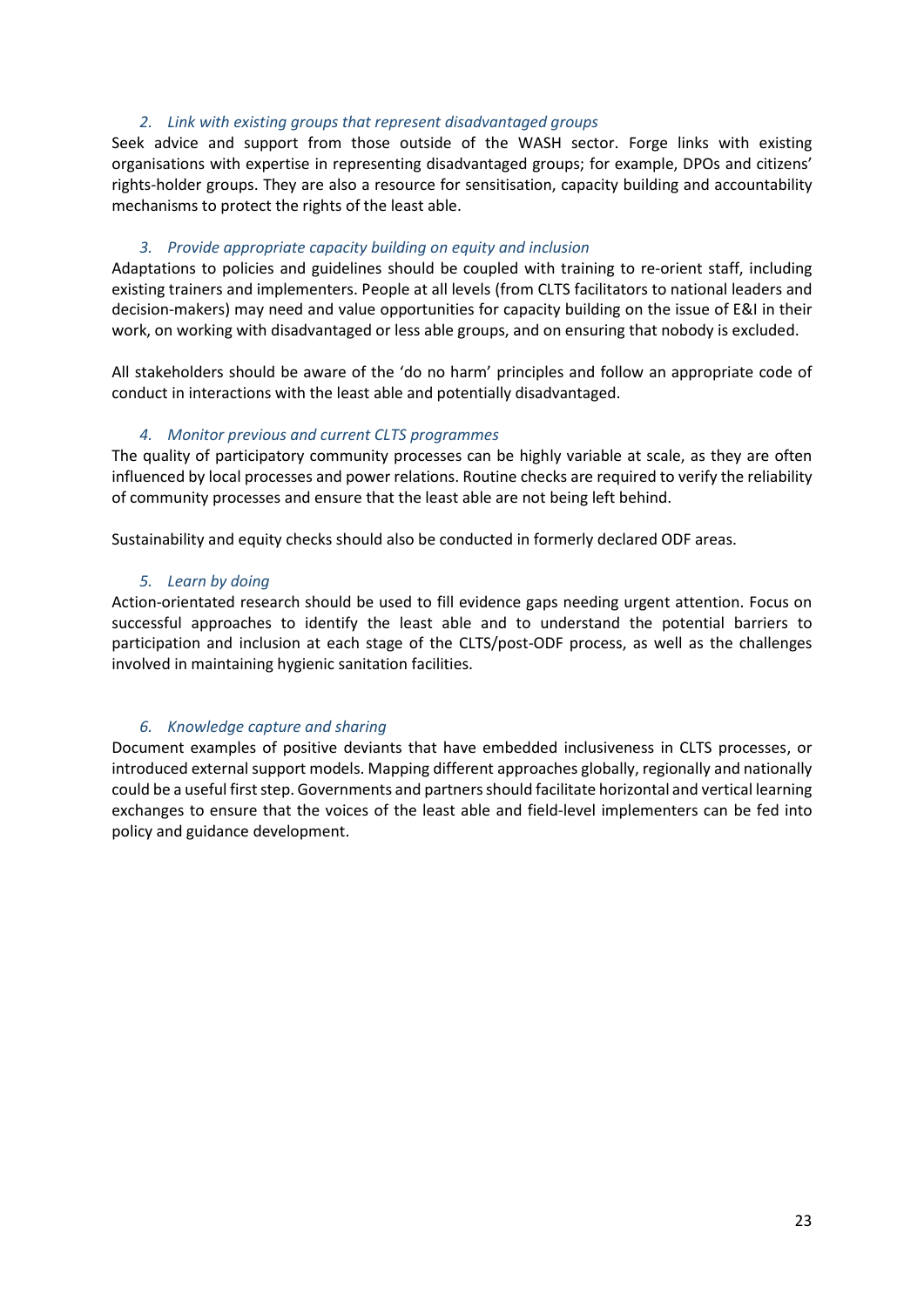# **6. References**

- Cambodian Ministry of Rural Development (2016) *National Guidelines on WASH for Persons with Disabilities and Older People*, [http://helpagecambodia.org/en/public/source/resource/National%20Guidelines%20on%20](http://helpagecambodia.org/en/public/source/resource/National%20Guidelines%20on%20WASH%20for%20Persons%20with%20Disabilities%20and%20Older%20People%20(final%20draft)/National%20Guideline%20WASH%20for%20PWDOP%20_ENG_Final.pdf) [WASH%20for%20Persons%20with%20Disabilities%20and%20Older%20People%20\(final%20](http://helpagecambodia.org/en/public/source/resource/National%20Guidelines%20on%20WASH%20for%20Persons%20with%20Disabilities%20and%20Older%20People%20(final%20draft)/National%20Guideline%20WASH%20for%20PWDOP%20_ENG_Final.pdf) [draft\)/National%20Guideline%20WASH%20for%20PWDOP%20\\_ENG\\_Final.pdf,](http://helpagecambodia.org/en/public/source/resource/National%20Guidelines%20on%20WASH%20for%20Persons%20with%20Disabilities%20and%20Older%20People%20(final%20draft)/National%20Guideline%20WASH%20for%20PWDOP%20_ENG_Final.pdf) accessed 28 September 2017
- Cavill, S. with Chambers, R. and Vernon, N. (2015) 'Sustainability and CLTS: Taking Stock', *Frontiers of CLTS: Innovations and Insights* 4, Brighton: IDS, [www.communityledtotalsanitation.org/sites/communityledtotalsanitation.org/files/Frontier](http://www.communityledtotalsanitation.org/sites/communityledtotalsanitation.org/files/Frontiers4_Sustainability_0.pdf) s4 Sustainability 0.pdf, accessed 28 September 2017
- Dumpert, J. and Ung, K. (2017) *A Retrospective Review of Phase 1 of CRSHIP: A Collaborative Approach to Delivering Sanitation and Hygiene at Scale*, [http://wsscc.org/wp](http://wsscc.org/wp-content/uploads/2017/05/CRSHIP-1-Retrospective-Review-Brief_ENG.pdf)[content/uploads/2017/05/CRSHIP-1-Retrospective-Review-Brief\\_ENG.pdf,](http://wsscc.org/wp-content/uploads/2017/05/CRSHIP-1-Retrospective-Review-Brief_ENG.pdf) accessed 28 September 2017
- Government of Nepal (2011) *Sanitation and Hygiene Master Plan*, [http://washinschoolsmapping.com/wengine/wp-content/uploads/2015/10/Nepal-](http://washinschoolsmapping.com/wengine/wp-content/uploads/2015/10/Nepal-Government-Sanitation-and-Hygiene-Master-Plan.pdf)[Government-Sanitation-and-Hygiene-Master-Plan.pdf,](http://washinschoolsmapping.com/wengine/wp-content/uploads/2015/10/Nepal-Government-Sanitation-and-Hygiene-Master-Plan.pdf) accessed 28 September 2017
- Halcrow, G., Rautavuoma, P. and Choden, T. (2014) *Tailoring pro-poor support strategies with local governments to improve sanitation services* [www.snv.org/public/cms/sites/default/files/explore/download/snv\\_practice\\_brief\\_-](http://www.snv.org/public/cms/sites/default/files/explore/download/snv_practice_brief_-_pro_poor_support_to_improve_sanitation.pdf) [\\_pro\\_poor\\_support\\_to\\_improve\\_sanitation.pdf,](http://www.snv.org/public/cms/sites/default/files/explore/download/snv_practice_brief_-_pro_poor_support_to_improve_sanitation.pdf) accessed 28 September 2017
- House, S., Cavill, S. and Ferron, S. (2017a) 'Equality and non-discrimination (EQND) in sanitation programmes at scale', Part 1 of 2, *Frontiers of CLTS: Innovations and Insights* 10, Brighton: IDS, [www.communityledtotalsanitation.org/sites/communityledtotalsanitation.org/files/Frontier](http://www.communityledtotalsanitation.org/sites/communityledtotalsanitation.org/files/Frontiers10_EQND_in_sanitation_programmes_at_scale.pdf) [s10\\_EQND\\_in\\_sanitation\\_programmes\\_at\\_scale.pdf](http://www.communityledtotalsanitation.org/sites/communityledtotalsanitation.org/files/Frontiers10_EQND_in_sanitation_programmes_at_scale.pdf)
- House, S., Ferron, S. and Cavill, S. (2017b) *Scoping and Diagnosis of the Global Sanitation Fund's Approach to Equality and Non-Discrimination (EQND)*, Water Supply and Sanitation Collaborative Council, [http://wsscc.org/wp-content/uploads/2017/08/GSF-EQND-Study-](http://wsscc.org/wp-content/uploads/2017/08/GSF-EQND-Study-EN.pdf)[EN.pdf,](http://wsscc.org/wp-content/uploads/2017/08/GSF-EQND-Study-EN.pdf) accessed 28 September 2017
- Jones, H., Singini, W., Holm, R.H. and White, S. (2016) 'CLTS+: making CLTS ever more inclusive', *39th WEDC International Conference*, Kumasi, Ghana [www.communityledtotalsanitation.org/sites/communityledtotalsanitation.org/files/Jones\\_](http://www.communityledtotalsanitation.org/sites/communityledtotalsanitation.org/files/Jones_Making_CLTS_ever_more_inclusive.pdf) Making CLTS ever more inclusive.pdf
- Murta, J. (2017) *Proceedings of the Learning Event on Rural Sanitation: "Universal access and use of sanitation and hygiene services, what works?"* [www.snv.org/public/cms/sites/default/files/explore/download/snv\\_proceedings\\_of\\_the\\_la](http://www.snv.org/public/cms/sites/default/files/explore/download/snv_proceedings_of_the_lampung_ssh4a_learning_event_2017.pdf) [mpung\\_ssh4a\\_learning\\_event\\_2017.pdf,](http://www.snv.org/public/cms/sites/default/files/explore/download/snv_proceedings_of_the_lampung_ssh4a_learning_event_2017.pdf) accessed 28 September 2017
- Myers, J., Maule, L., Gnilo, M., Chambers, R. and Cavill, S. (2017) 'Supporting the Least Able Throughout and Beyond CLTS', CLTS Knowledge Hub Learning Brief 3, Brighton: IDS [www.communityledtotalsanitation.org/sites/communityledtotalsanitation.org/files/Supporti](http://www.communityledtotalsanitation.org/sites/communityledtotalsanitation.org/files/Supporting_the_least_able.pdf) ng the least able.pdf
- Robinson, A. and Gnilo, M. (2016) 'Promoting choice: smart finance for rural sanitation development', in P. Bongartz, N. Vernon and J. Fox (eds), *Sustainable Sanitation for All: Experiences, challenges, and innovations*, Rugby: Practical Action Publishing Ltd: 223-144 [www.developmentbookshelf.com/doi/pdf/10.3362/9781780449272.014,](http://www.developmentbookshelf.com/doi/pdf/10.3362/9781780449272.014) accessed 28 September 2017
- UNICEF (2017) *UNICEF Field Notes on Community Approaches to Total Sanitation: Learning for Five Country Programmes*  [www.communityledtotalsanitation.org/sites/communityledtotalsanitation.org/files/UNICEF](http://www.communityledtotalsanitation.org/sites/communityledtotalsanitation.org/files/UNICEF_CATS_Field_Notes_5countrylearning.pdf)

[\\_CATS\\_Field\\_Notes\\_5countrylearning.pdf,](http://www.communityledtotalsanitation.org/sites/communityledtotalsanitation.org/files/UNICEF_CATS_Field_Notes_5countrylearning.pdf) accessed 28 September 2017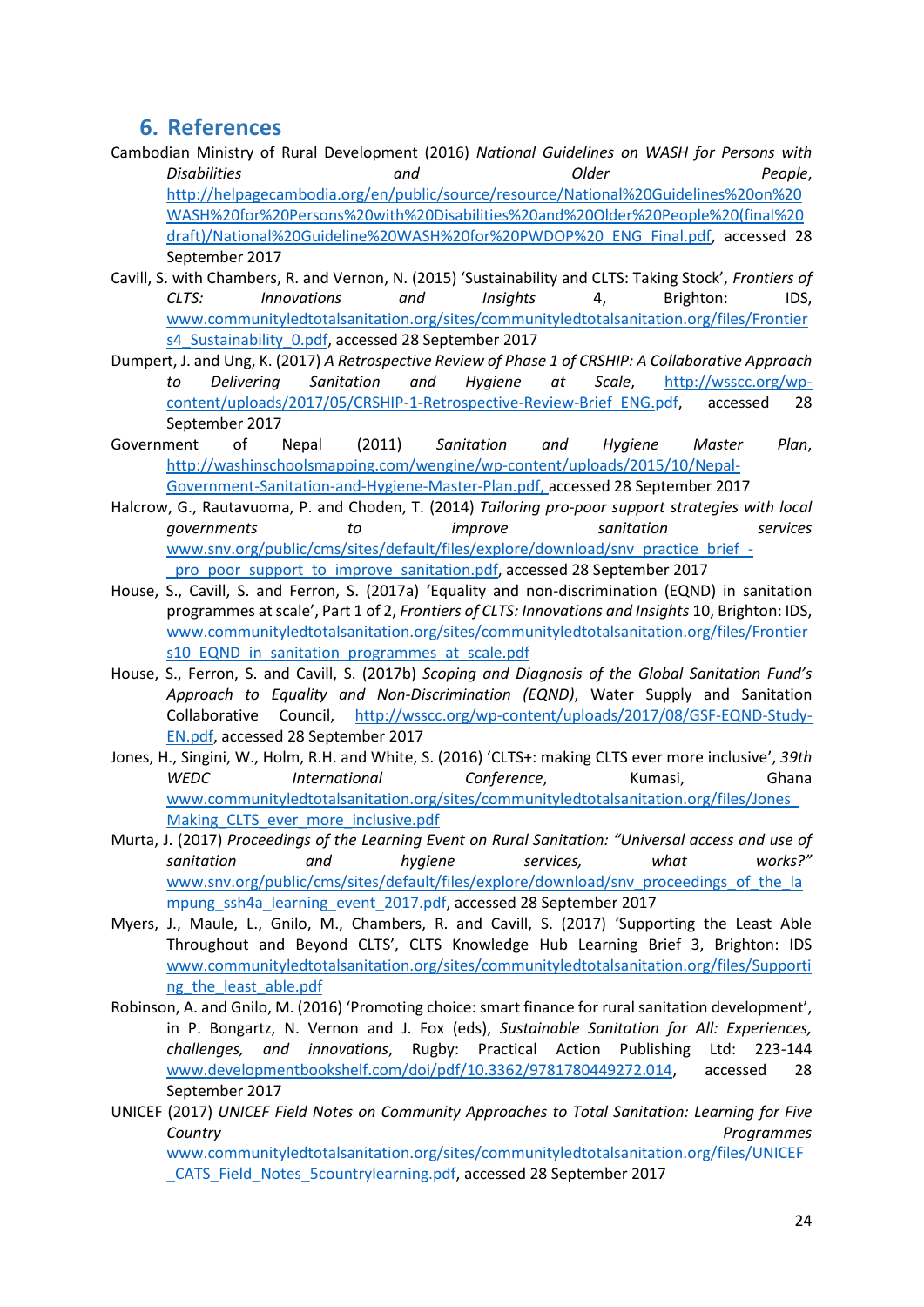WaterAid (2017) *Empowering people with disabilities in Timor-Leste*, [https://www.youtube.com/watch?v=oRPNsZvKxKs&feature=youtu.be,](https://www.youtube.com/watch?v=oRPNsZvKxKs&feature=youtu.be) accessed 28 September 2017

# **Annexes**

# Participant List

| <b>Name</b>              | Organisation                                                       |
|--------------------------|--------------------------------------------------------------------|
| Alex Grumbley            | WaterAid, Timor-Leste                                              |
| Andy Robinson            | Independent Consultant                                             |
| <b>Chander Badloe</b>    | UNICEF, East Asia and Pacific Regional Office                      |
| <b>Clement Bisserbe</b>  | ID Insight                                                         |
| Elmira Bacatan           | UNICEF, Philippines                                                |
| <b>Gabrielle Halcrow</b> | SNV, Asia                                                          |
| Hang Hybunna             | Plan International, Cambodia                                       |
| Hanh Nguyen              | East Meets West, Cambodia/Vietnam                                  |
| Jamie Myers              | Institute of Development Studies                                   |
| Janina Murta             | Institute of Sustainable Futures, University of Technology, Sydney |
| <b>Jeff Albert</b>       | <b>WASHPaLS</b>                                                    |
| Louise Maule             | UNICEF, Philippines                                                |
| Michael Gnilo            | <b>UNICEF Headquarters</b>                                         |
| <b>Robert Chambers</b>   | Institute of Development Studies                                   |
| Rolando Santiago         | <b>Philippines Government</b>                                      |
| Sarah House              | Independent Consultant                                             |
| <b>Stacey Townsend</b>   | Institute of Development Studies                                   |
| Sudha Shrestha           | <b>UN-HABITAT Nepal</b>                                            |
| Sue Cavill               | Independent Consultant                                             |



**Above Image: Participant Group Photograph**